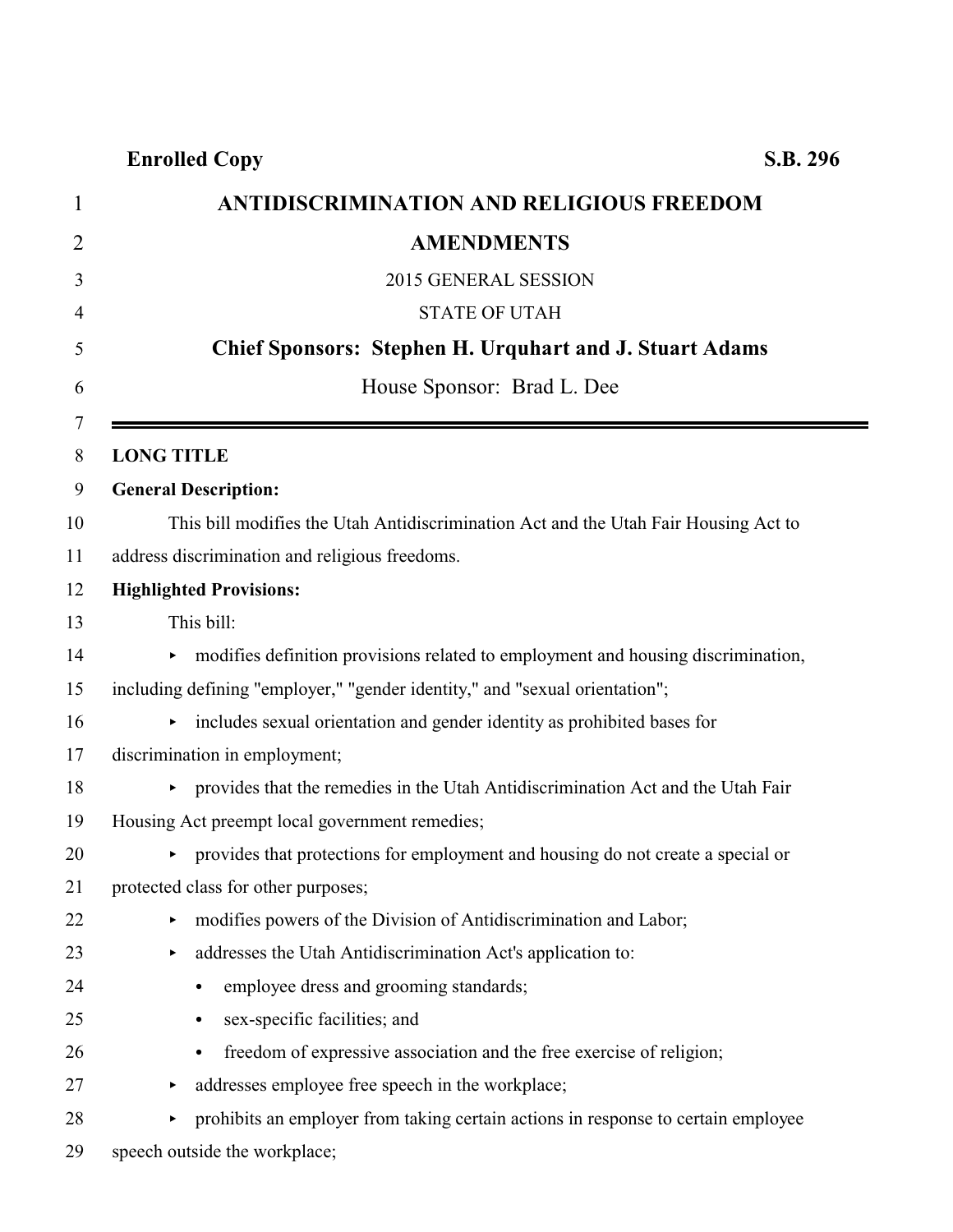| 30 | modifies exemptions to the Utah Fair Housing Act;<br>▶                       |
|----|------------------------------------------------------------------------------|
| 31 | includes sexual orientation and gender identity as prohibited bases for<br>▶ |
| 32 | discrimination in housing;                                                   |
| 33 | includes nonseverability clauses; and                                        |
| 34 | makes technical and conforming amendments.<br>▶                              |
| 35 | <b>Money Appropriated in this Bill:</b>                                      |
| 36 | None                                                                         |
| 37 | <b>Other Special Clauses:</b>                                                |
| 38 | This bill provides revisor instructions.                                     |
| 39 | <b>Utah Code Sections Affected:</b>                                          |
| 40 | <b>AMENDS:</b>                                                               |
| 41 | 34A-5-102, as last amended by Laws of Utah 2011, Chapter 413                 |
| 42 | 34A-5-104, as last amended by Laws of Utah 2012, Chapter 369                 |
| 43 | 34A-5-106, as last amended by Laws of Utah 2013, Chapter 278                 |
| 44 | 34A-5-107, as last amended by Laws of Utah 2008, Chapter 382                 |
| 45 | 57-21-2, as last amended by Laws of Utah 2010, Chapter 379                   |
| 46 | 57-21-3, as last amended by Laws of Utah 1993, Chapter 114                   |
| 47 | 57-21-5, as last amended by Laws of Utah 2011, Chapter 366                   |
| 48 | 57-21-6, as last amended by Laws of Utah 1993, Chapter 114                   |
| 49 | 57-21-7, as last amended by Laws of Utah 1993, Chapter 114                   |
| 50 | 57-21-12, as last amended by Laws of Utah 1999, Chapter 160                  |
| 51 | <b>ENACTS:</b>                                                               |
| 52 | 34A-5-102.5, Utah Code Annotated 1953                                        |
| 53 | 34A-5-102.7, Utah Code Annotated 1953                                        |
| 54 | 34A-5-109, Utah Code Annotated 1953                                          |
| 55 | 34A-5-110, Utah Code Annotated 1953                                          |
| 56 | 34A-5-111, Utah Code Annotated 1953                                          |
| 57 | 34A-5-112, Utah Code Annotated 1953                                          |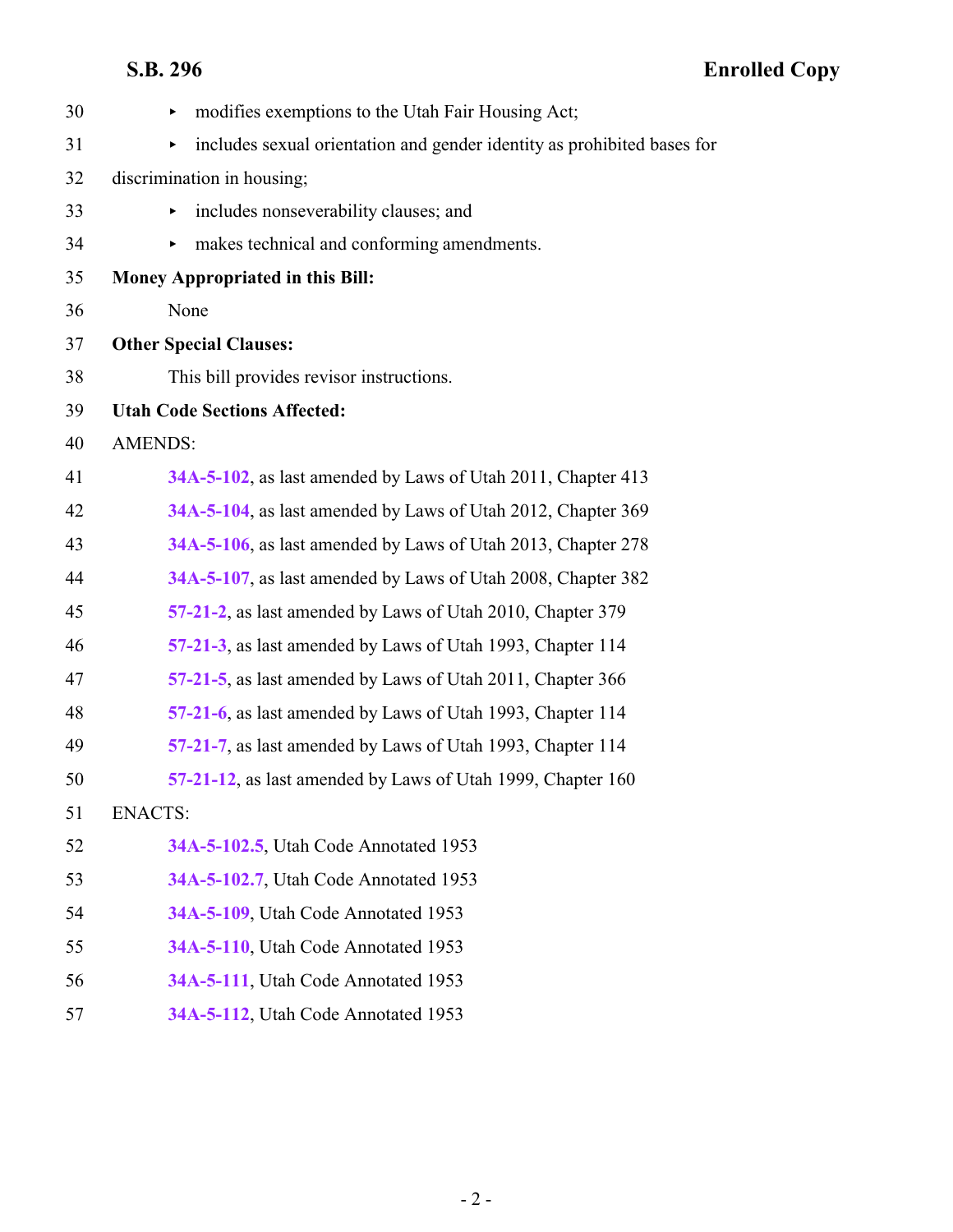<span id="page-2-0"></span>

| 57-21-2.5, Utah Code Annotated 1953                                                                                             |
|---------------------------------------------------------------------------------------------------------------------------------|
| 57-21-2.7, Utah Code Annotated 1953                                                                                             |
| <b>Utah Code Sections Affected by Revisor Instructions:</b>                                                                     |
| 34A-5-102.7, Utah Code Annotated 1953                                                                                           |
| 57-21-2.7, Utah Code Annotated 1953                                                                                             |
|                                                                                                                                 |
| Be it enacted by the Legislature of the state of Utah:                                                                          |
| Section 1. Section 34A-5-102 is amended to read:                                                                                |
| 34A-5-102. Definitions -- Unincorporated entities.                                                                              |
| (1) As used in this chapter:                                                                                                    |
| (a) "Affiliate" means the same as that term is defined in Section $16-6a-102$ .                                                 |
| $\left[\frac{1}{2}\right]$ (b) "Apprenticeship" means a program for the training of apprentices including a                     |
| program providing the training of those persons defined as apprentices by Section 35A-6-102.                                    |
| $[\langle \theta \rangle]$ (c) "Bona fide occupational qualification" means a characteristic applying to an                     |
| employee that:                                                                                                                  |
| (i) is necessary to the operation; or                                                                                           |
| (ii) is the essence of the employee's employer's business.                                                                      |
| $[\text{e}(\text{e})]$ (d) "Court" means:                                                                                       |
| (i) the district court in the judicial district of the state in which the asserted unfair                                       |
| employment practice [occurred] occurs; or                                                                                       |
| (ii) if [this] the district court is not in session at that time, a judge of the court described                                |
| in Subsection $(1)[(e)](d)(i)$ .                                                                                                |
| $[\text{(\text{d})}]$ (e) "Director" means the director of the division.                                                        |
| $[\text{et}]$ (f) "Disability" means a physical or mental disability as defined and covered by                                  |
| the Americans with Disabilities Act of 1990, 42 U.S.C. Sec. 12102.                                                              |
| $[\text{f} \hat{\theta}]$ (g) "Division" means the Division of Antidiscrimination and Labor.                                    |
| $\left[\frac{1}{2}\right]$ (h) "Employee" means $\left[\frac{any}{2}\right]$ a person applying with or employed by an employer. |
| $[\frac{h}{\ln}]$ (i) (i) "Employer" means:                                                                                     |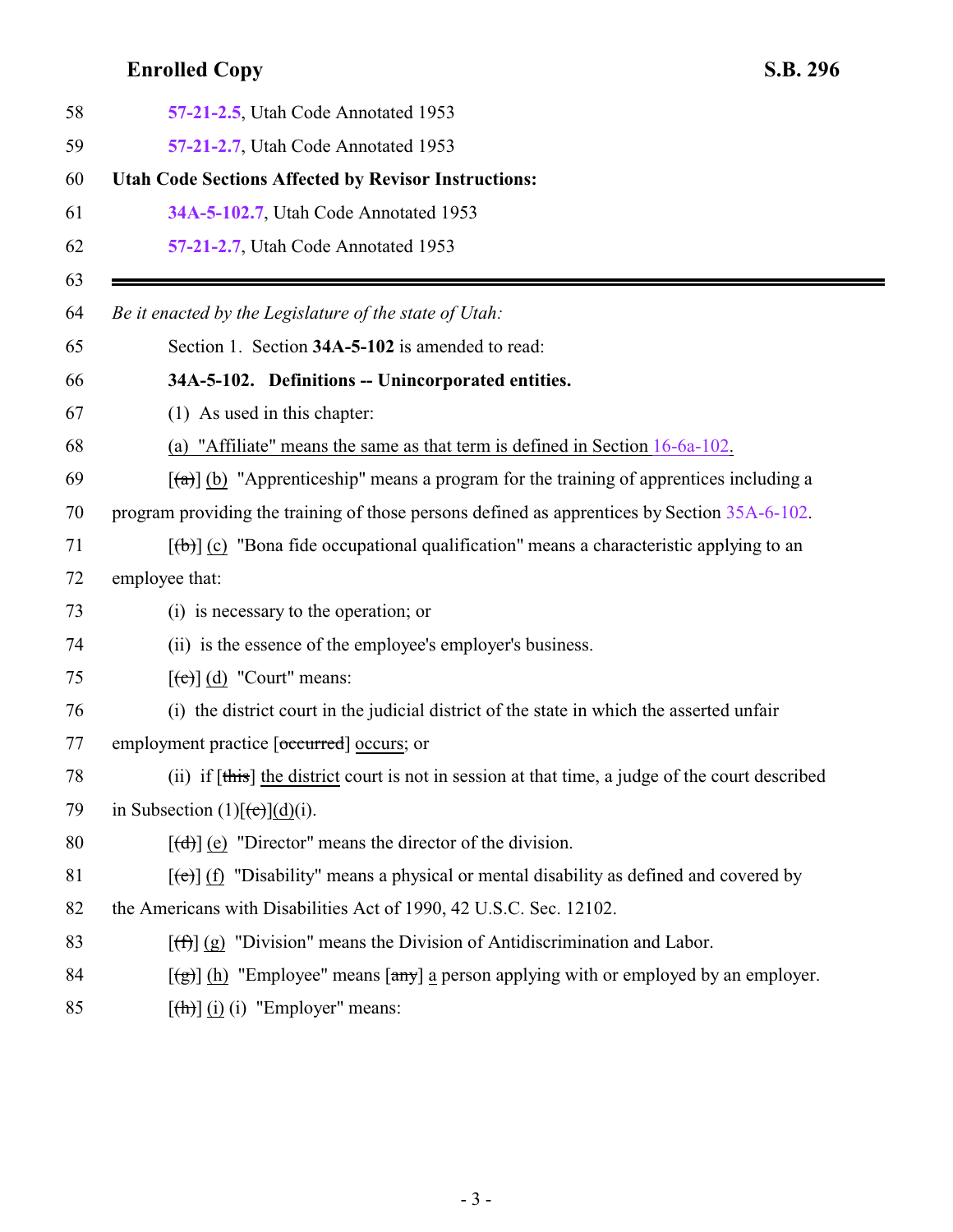| 86  | $(A)$ the state;                                                                                                                                 |
|-----|--------------------------------------------------------------------------------------------------------------------------------------------------|
| 87  | (B) $\left[\frac{any}{ay}\right]$ a political subdivision;                                                                                       |
| 88  | (C) a board, commission, department, institution, school district, trust, or agent of the                                                        |
| 89  | state or [its] a political [subdivisions] subdivision of the state; or                                                                           |
| 90  | (D) a person employing 15 or more employees within the state for each working day in                                                             |
| 91  | each of 20 calendar weeks or more in the current or preceding calendar year.                                                                     |
| 92  | (ii) "Employer" does not include:                                                                                                                |
| 93  | (A) a religious organization $\lceil$ or association], a religious corporation sole, a religious                                                 |
| 94  | association, a religious society, a religious educational institution, or a religious leader, when                                               |
| 95  | that individual is acting in the capacity of a religious leader;                                                                                 |
| 96  | $[({\bf B})$ a religious corporation sole; or                                                                                                    |
| 97  | $[\text{(\textcircled{f})}]$ (B) any corporation or association constituting an affiliate, a wholly owned                                        |
| 98  | subsidiary, or an agency of any religious organization [or association or religious corporation                                                  |
| 99  | sole.], religious corporation sole, religious association, or religious society; or                                                              |
| 100 | (C) the Boy Scouts of America or its councils, chapters, or subsidiaries.                                                                        |
| 101 | $\left[\frac{f(t)}{f(t)}\right]$ (j) "Employment agency" means $\left[\frac{f(t)}{f(t)}\right]$ a person:                                        |
| 102 | (i) undertaking to procure employees or opportunities to work for any other person; or                                                           |
| 103 | (ii) holding the person out to be equipped to take an action described in Subsection                                                             |
| 104 | $(1)[\overrightarrow{(t)}](\overrightarrow{j})(i).$                                                                                              |
| 105 | (k) "Gender identity" has the meaning provided in the Diagnostic and Statistical                                                                 |
| 106 | Manual (DSM-5). A person's gender identity can be shown by providing evidence, including,                                                        |
| 107 | but not limited to, medical history, care or treatment of the gender identity, consistent and                                                    |
| 108 | uniform assertion of the gender identity, or other evidence that the gender identity is sincerely                                                |
| 109 | held, part of a person's core identity, and not being asserted for an improper purpose.                                                          |
| 110 | $\left[\left(\frac{1}{1}\right)\right]$ (1) "Joint apprenticeship committee" means $\left[\frac{1}{2}m\right]$ an association of representatives |
| 111 | of a labor organization and an employer providing, coordinating, or controlling an apprentice                                                    |
| 112 | training program.                                                                                                                                |
|     |                                                                                                                                                  |

113  $[(k)] (m)$  "Labor organization" means  $[\text{any}]$  an organization that exists for the purpose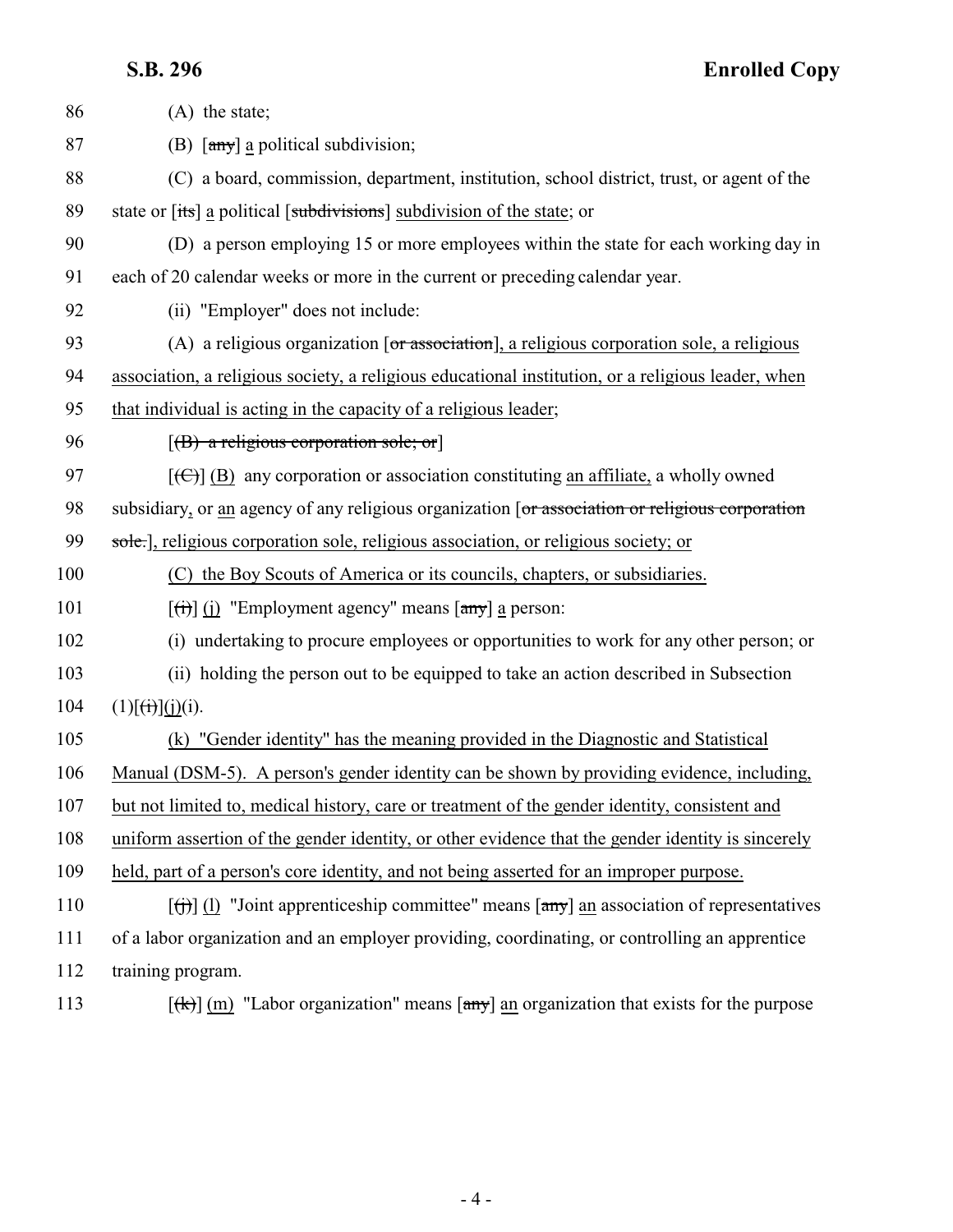| 114 | in whole or in part of:                                                                                               |
|-----|-----------------------------------------------------------------------------------------------------------------------|
| 115 | (i) collective bargaining;                                                                                            |
| 116 | (ii) dealing with employers concerning grievances, terms or conditions of employment;                                 |
| 117 | or                                                                                                                    |
| 118 | (iii) other mutual aid or protection in connection with employment.                                                   |
| 119 | $[\text{H}](n)$ "National origin" means the place of birth, domicile, or residence of an                              |
| 120 | individual or of an individual's ancestors.                                                                           |
| 121 | $\lceil$ (m) $\lceil$ (0) "On-the-job-training" means $\lceil$ any $\rceil$ a program designed to instruct a person   |
| 122 | who, while learning the particular job for which the person is receiving instruction:                                 |
| 123 | (i) is also employed at that job; or                                                                                  |
| 124 | (ii) may be employed by the employer conducting the program during the course of the                                  |
| 125 | program, or when the program is completed.                                                                            |
| 126 | $\lceil (m) \rceil$ (p) "Person" means:                                                                               |
| 127 | (i) one or more individuals, partnerships, associations, corporations, legal                                          |
| 128 | representatives, trusts or trustees, or receivers[,];                                                                 |
| 129 | (ii) the state; and [all political subdivisions and agencies of the state.]                                           |
| 130 | (iii) a political subdivision of the state.                                                                           |
| 131 | $\left[\left(\text{e}\right)\right]$ (q) "Presiding officer" means the same as that term is defined in Section        |
| 132 | $63G-4-103$ .                                                                                                         |
| 133 | $\left[\left(\frac{\theta}{\theta}\right)\right]$ (r) "Prohibited employment practice" means a practice specified as  |
| 134 | discriminatory, and therefore unlawful, in Section 34A-5-106.                                                         |
| 135 | (s) "Religious leader" means an individual who is associated with, and is an authorized                               |
| 136 | representative of, a religious organization or association or a religious corporation sole,                           |
| 137 | including a member of clergy, a minister, a pastor, a priest, a rabbi, an imam, or a spiritual                        |
| 138 | advisor.                                                                                                              |
| 139 | $\left[\left(\frac{1}{q}\right)\right]$ (t) "Retaliate" means the taking of adverse action by an employer, employment |
| 140 | agency, labor organization, apprenticeship program, on-the-job training program, or vocational                        |
| 141 | school against one of its employees, applicants, or members because the employee, applicant,                          |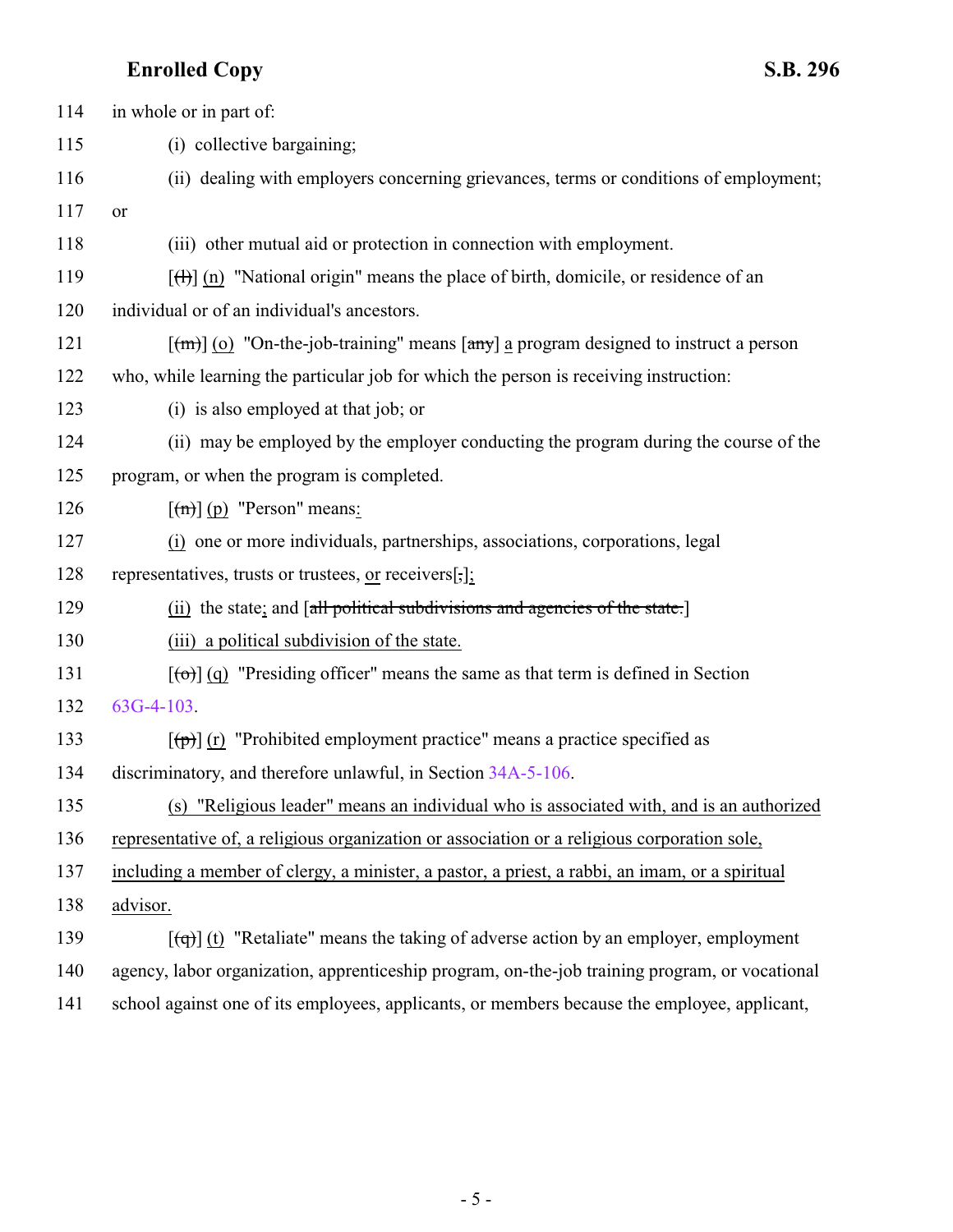142 or member [has]:

(i) [opposed any] opposes an employment practice prohibited under this chapter; or

(ii) [filed charges, testified, assisted, or participated] files charges, testifies, assists, or

145 participates in any way in  $\left[\frac{any}{n}\right]$  a proceeding, investigation, or hearing under this chapter.

 (u) "Sexual orientation" means an individual's actual or perceived orientation as heterosexual, homosexual, or bisexual.

148  $[(r)] (v)$  "Unincorporated entity" means an entity organized or doing business in the state that is not:

(i) an individual;

(ii) a corporation; or

(iii) publicly traded.

 $[(\ast)] (w)$  "Vocational school" means  $[\text{any}]$  a school or institution conducting a course of instruction, training, or retraining to prepare individuals to follow an occupation or trade, or to pursue a manual, technical, industrial, business, commercial, office, personal services, or other nonprofessional occupations.

 (2) (a) For purposes of this chapter, an unincorporated entity that is required to be licensed under Title 58, Chapter 55, Utah Construction Trades Licensing Act, is presumed to be the employer of each individual who, directly or indirectly, holds an ownership interest in the unincorporated entity.

 (b) Pursuant to rules made by the commission in accordance with Title 63G, Chapter 3, Utah Administrative Rulemaking Act, an unincorporated entity may rebut the presumption under Subsection (2)(a) for an individual by establishing by clear and convincing evidence that the individual:

(i) is an active manager of the unincorporated entity;

 (ii) directly or indirectly holds at least an 8% ownership interest in the unincorporated 167 entity; or

(iii) is not subject to supervision or control in the performance of work by:

(A) the unincorporated entity; or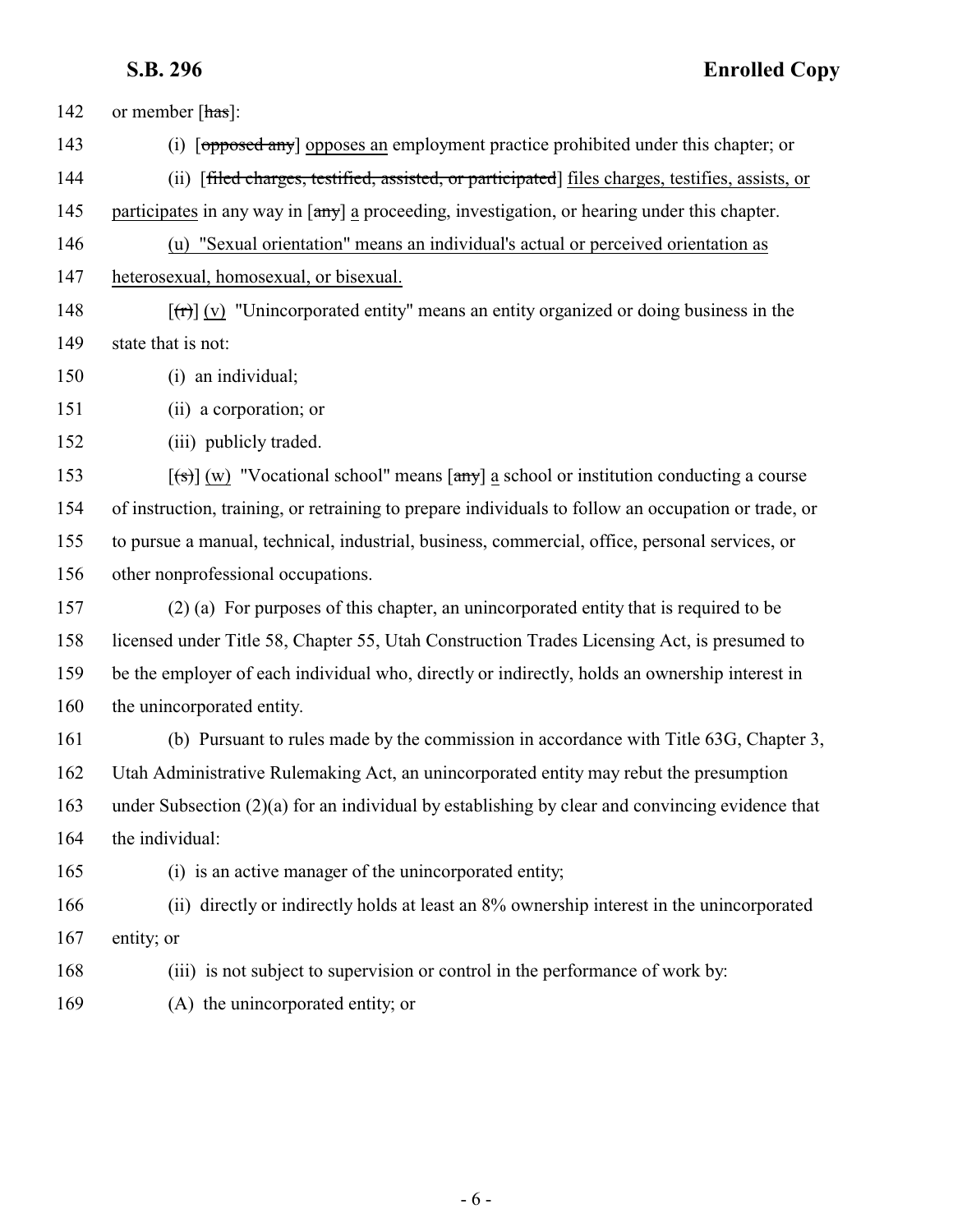<span id="page-6-2"></span><span id="page-6-1"></span><span id="page-6-0"></span>

| 170 | (B) a person with whom the unincorporated entity contracts.                                         |
|-----|-----------------------------------------------------------------------------------------------------|
| 171 | (c) As part of the rules made under Subsection $(2)(b)$ , the commission may define:                |
| 172 | (i) "active manager";                                                                               |
| 173 | (ii) "directly or indirectly holds at least an 8% ownership interest"; and                          |
| 174 | (iii) "subject to supervision or control in the performance of work."                               |
| 175 | Section 2. Section 34A-5-102.5 is enacted to read:                                                  |
| 176 | 34A-5-102.5. Supremacy over local regulations -- No special class created for                       |
| 177 | other purposes.                                                                                     |
| 178 | Consistent with the requirements of Subsection $34A-5-107(15)$ , this chapter<br>(1)                |
| 179 | supersedes and preempts any ordinance, regulation, standard, or other legal action by a local       |
| 180 | government entity, a state entity, or the governing body of a political subdivision that relates to |
| 181 | the prohibition of discrimination in employment.                                                    |
| 182 | This chapter shall not be construed to create a special or protected class for any<br>(2)           |
| 183 | purpose other than employment.                                                                      |
| 184 | Section 3. Section 34A-5-102.7 is enacted to read:                                                  |
| 185 | 34A-5-102.7. Nonseverability.                                                                       |
| 186 | This bill is the result of the Legislature's balancing of competing interests.                      |
| 187 | Accordingly, if any phrase, clause, sentence, provision, or subsection enacted or amended in        |
| 188 | this chapter by this bill is held invalid in a final judgment by a court of last resort, the        |
| 189 | remainder of the enactments and amendments of this bill affecting this chapter shall be thereby     |
| 190 | rendered without effect and void.                                                                   |
| 191 | Section 4. Section 34A-5-104 is amended to read:                                                    |
| 192 | 34A-5-104. Powers.                                                                                  |
| 193 | (1) (a) The commission has jurisdiction over the subject of employment practices and                |
| 194 | discrimination made unlawful by this chapter.                                                       |
| 195 | (b) The commission may adopt, publish, amend, and rescind rules, consistent with, and               |
| 196 | for the enforcement of this chapter.                                                                |
| 197 | (2) The division may:                                                                               |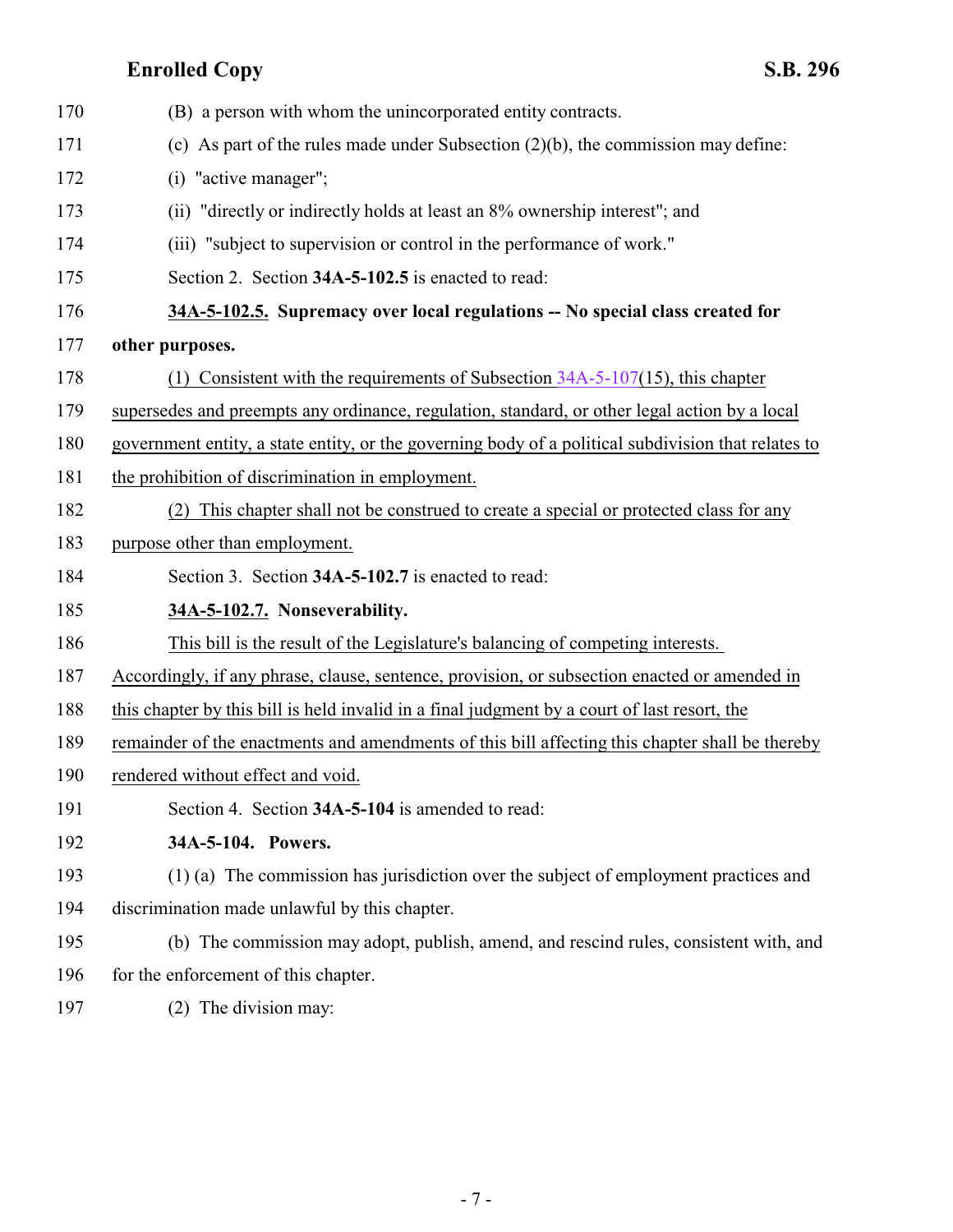| 198 | (a) appoint and prescribe the duties of finvestigators and other employees and agents        |
|-----|----------------------------------------------------------------------------------------------|
| 199 | that it] an investigator, other employee, or agent of the commission that the commission     |
| 200 | considers necessary for the enforcement of this chapter;                                     |
| 201 | (b) receive, reject, investigate, and pass upon complaints alleging:                         |
| 202 | (i) discrimination in:                                                                       |
| 203 | (A) employment;                                                                              |
| 204 | (B) an apprenticeship $[programs]$ program;                                                  |
| 205 | (C) an on-the-job training [programs] program; [and] or                                      |
| 206 | (D) a vocational [ $\frac{\text{sehood}}{\text{schools}}$ ] school; or                       |
| 207 | (ii) the existence of a discriminatory or prohibited employment practice by:                 |
| 208 | $(A)$ a person;                                                                              |
| 209 | (B) an employer;                                                                             |
| 210 | (C) an employment agency;                                                                    |
| 211 | (D) a labor organization;                                                                    |
| 212 | (E) [the employees or members] an employee or member of an employment agency or              |
| 213 | labor organization;                                                                          |
| 214 | (F) a joint apprenticeship committee; and                                                    |
| 215 | (G) a vocational school;                                                                     |
| 216 | (c) investigate and study the existence, character, causes, and extent of discrimination     |
| 217 | in employment, apprenticeship programs, on-the-job training programs, and vocational schools |
| 218 | in this state by:                                                                            |
| 219 | (i) employers;                                                                               |
| 220 | (ii) employment agencies;                                                                    |
| 221 | (iii) labor organizations;                                                                   |
| 222 | (iv) joint apprenticeship committees; and                                                    |
| 223 | (v) vocational schools;                                                                      |
| 224 | (d) formulate plans for the elimination of discrimination by educational or other            |
| 225 | means;                                                                                       |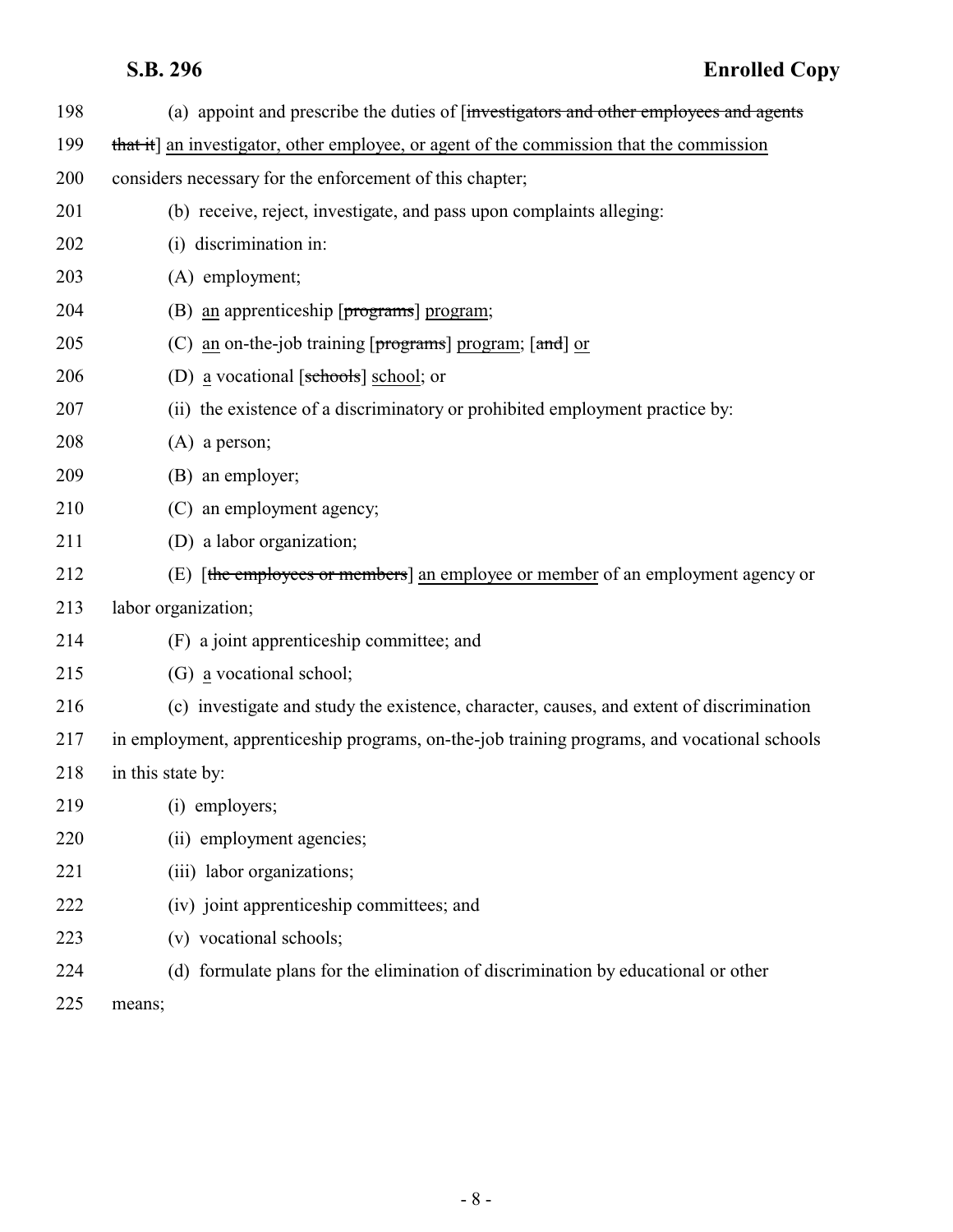| 226 | (e) hold hearings upon complaint made against:                                                               |
|-----|--------------------------------------------------------------------------------------------------------------|
| 227 | $(i)$ a person;                                                                                              |
| 228 | (ii) an employer;                                                                                            |
| 229 | (iii) an employment agency;                                                                                  |
| 230 | (iv) a labor organization;                                                                                   |
| 231 | (v) [the employees or members] an employee or member of an employment agency or                              |
| 232 | labor organization;                                                                                          |
| 233 | (vi) a joint apprenticeship committee; or                                                                    |
| 234 | (vii) a vocational school;                                                                                   |
| 235 | (f) issue publications and reports of investigations and research that:                                      |
| 236 | (i) promote good will among the various racial, religious, and ethnic groups of the                          |
| 237 | state; and                                                                                                   |
| 238 | (ii) minimize or eliminate discrimination in employment because of race, color, sex,                         |
| 239 | religion, national origin, age, $\lceil \sigma \rceil$ disability, sexual orientation, or gender identity;   |
| 240 | (g) prepare and transmit to the governor, at least once each year, reports describing:                       |
| 241 | [its] the division's proceedings, investigations, and hearings;<br>(i)                                       |
| 242 | (ii) the outcome of those hearings;                                                                          |
| 243 | (iii) decisions the division [has rendered] renders; and                                                     |
| 244 | (iv) the other work performed by the division;                                                               |
| 245 | (h) recommend policies to the governor, and submit recommendation to employers,                              |
| 246 | employment agencies, and labor organizations to implement those policies;                                    |
| 247 | (i) recommend $\left[\frac{any}{l}\right]$ legislation to the governor that the division considers necessary |
| 248 | concerning discrimination because of:                                                                        |
| 249 | $(i)$ race[,];                                                                                               |
| 250 | $(ii)$ sex[,];                                                                                               |
| 251 | $(iii)$ color[;];                                                                                            |
| 252 | $(iv)$ national origin[,];                                                                                   |
|     |                                                                                                              |

253  $(v)$  religion[;];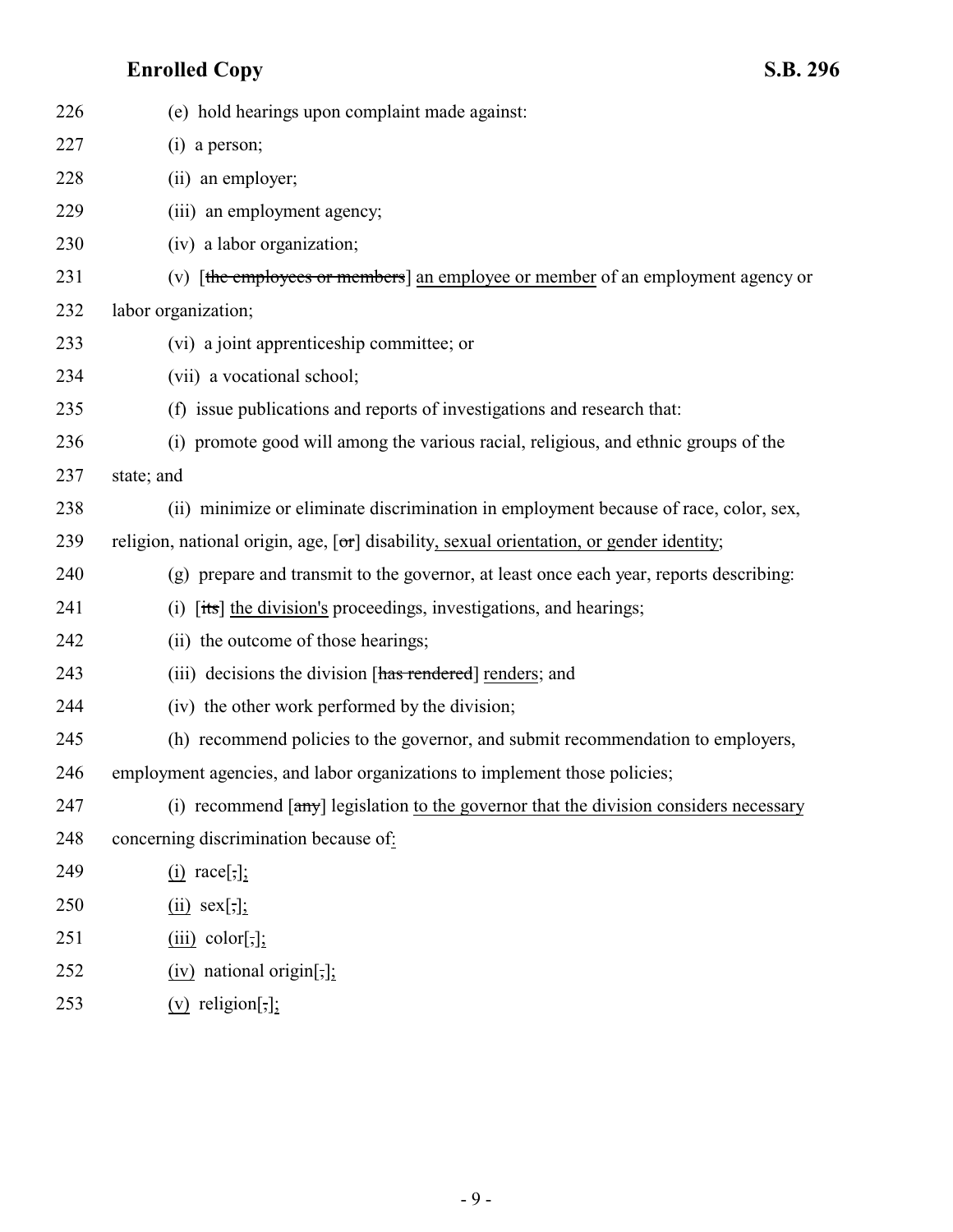<span id="page-9-0"></span>

| 254 | (vi) age $[\overline{\text{or}}]$ ;                                                                                                    |
|-----|----------------------------------------------------------------------------------------------------------------------------------------|
| 255 | (vii) disability [to the governor that it considers necessary; and];                                                                   |
| 256 | (viii) sexual orientation; or                                                                                                          |
| 257 | (ix) gender identity; and                                                                                                              |
| 258 | (j) within the limits of $[\frac{any}{n}]$ appropriations made for its operation, cooperate with other                                 |
| 259 | agencies or organizations, both public and private, in the planning and conducting of                                                  |
| 260 | educational programs designed to eliminate discriminatory practices prohibited under this                                              |
| 261 | chapter.                                                                                                                               |
| 262 | (3) The division shall investigate an alleged discriminatory $[\text{practices}]$ practice                                             |
| 263 | involving [officers or employees] an officer or employee of state government if requested to do                                        |
| 264 | so by the Career Service Review Office.                                                                                                |
| 265 | (4) (a) In $\lceil \frac{any}{2} \rceil$ a hearing held under this chapter, the division may:                                          |
| 266 | (i) subpoena witnesses and compel their attendance at the hearing;                                                                     |
| 267 | (ii) administer oaths and take the testimony of $\lceil \frac{any}{n} \rceil$ a person under oath; and                                 |
| 268 | (iii) compel $\lceil \frac{any}{any} \rceil$ a person to produce for examination $\lceil \frac{any \text{ books}}{any} \rceil$ a book, |
| 269 | paper, or other information relating to the matters raised by the complaint.                                                           |
| 270 | (b) The division director or a hearing examiner appointed by the division director may                                                 |
| 271 | conduct [hearings] a hearing.                                                                                                          |
| 272 | (c) If a witness fails or refuses to obey a subpoena issued by the division, the division                                              |
| 273 | may petition the district court to enforce the subpoena.                                                                               |
| 274 | (d) $[\text{In the event}]$ If a witness asserts a privilege against self-incrimination, testimony                                     |
| 275 | and evidence from the witness may be compelled pursuant to Title 77, Chapter 22b, Grants of                                            |
| 276 | Immunity.                                                                                                                              |
| 277 | Section 5. Section 34A-5-106 is amended to read:                                                                                       |
| 278 | 34A-5-106. Discriminatory or prohibited employment practices -- Permitted                                                              |
| 279 | practices.                                                                                                                             |
| 280 | (1) It is a discriminatory or prohibited employment practice to take $[\text{any}]$ an action                                          |
| 281 | described in Subsections $(1)(a)$ through $(f)$ .                                                                                      |
|     |                                                                                                                                        |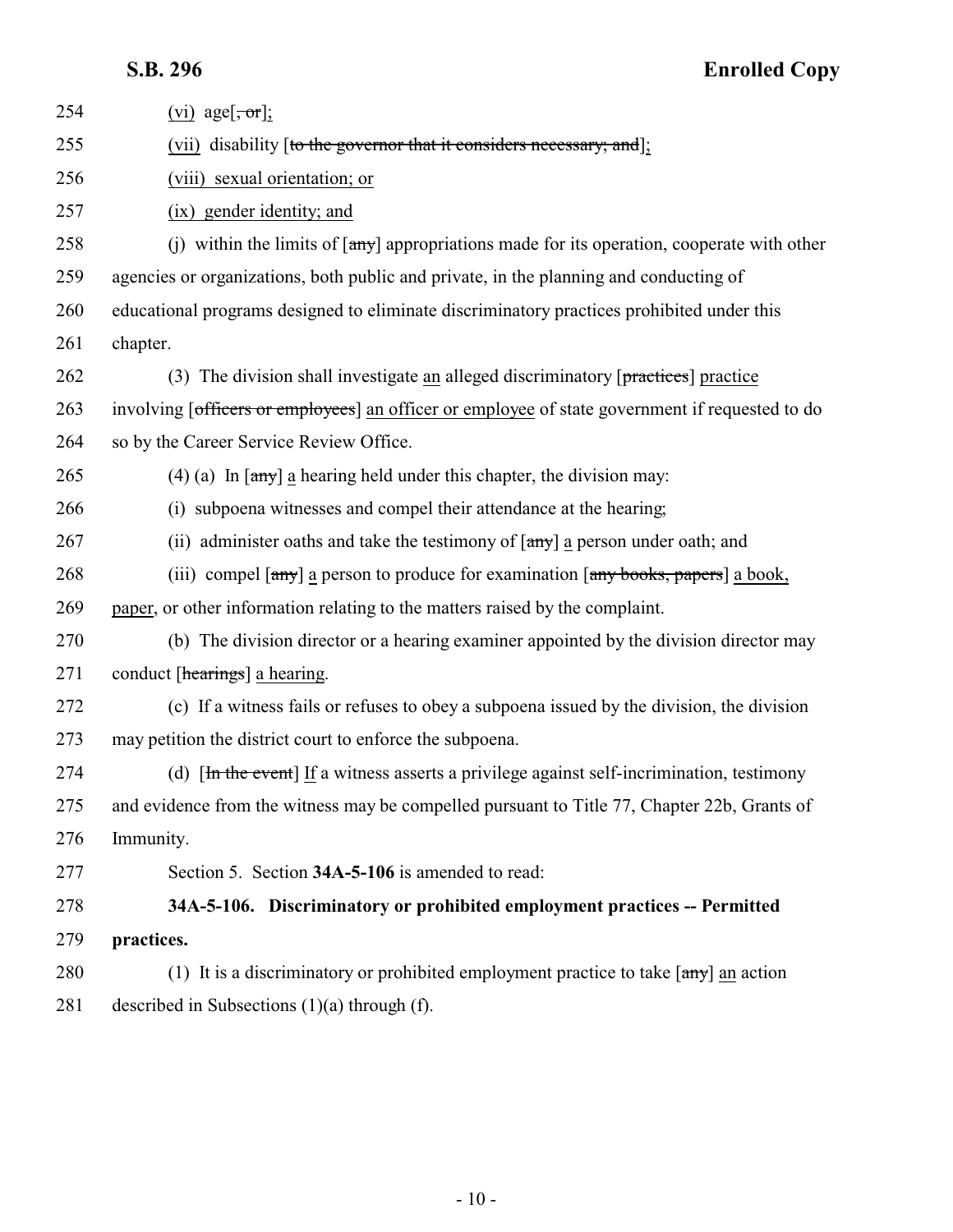| 282 | (a) (i) An employer may not refuse to hire, promote, discharge, demote, or terminate                                |
|-----|---------------------------------------------------------------------------------------------------------------------|
| 283 | [any] a person, or to retaliate against, harass, or discriminate in matters of compensation or in                   |
| 284 | terms, privileges, and conditions of employment against $\lceil \frac{any}{n} \rceil$ a person otherwise qualified, |
| 285 | because of:                                                                                                         |
| 286 | $(A)$ race;                                                                                                         |
| 287 | $(B)$ color;                                                                                                        |
| 288 | $(C)$ sex;                                                                                                          |
| 289 | (D) pregnancy, childbirth, or pregnancy-related conditions;                                                         |
| 290 | (E) age, if the individual is 40 years of age or older;                                                             |
| 291 | (F) religion;                                                                                                       |
| 292 | (G) national origin; $\lceil \sigma r \rceil$                                                                       |
| 293 | $(H)$ disability[.];                                                                                                |
| 294 | (I) sexual orientation; or                                                                                          |
| 295 | (J) gender identity.                                                                                                |
| 296 | (ii) A person may not be considered "otherwise qualified," unless that person possesses                             |
| 297 | the following required by an employer for any particular job, job classification, or position:                      |
| 298 | (A) education;                                                                                                      |
| 299 | (B) training;                                                                                                       |
| 300 | (C) ability, with or without reasonable accommodation;                                                              |
| 301 | (D) moral character;                                                                                                |
| 302 | (E) integrity;                                                                                                      |
| 303 | (F) disposition to work;                                                                                            |
| 304 | (G) adherence to reasonable rules and regulations; and                                                              |
| 305 | (H) other job related qualifications required by an employer.                                                       |
| 306 | (iii) (A) As used in this chapter, "to discriminate in matters of compensation" means                               |
| 307 | the payment of differing wages or salaries to employees having substantially equal experience,                      |
| 308 | responsibilities, and skill for the particular job.                                                                 |
| 309 | (B) Notwithstanding Subsection $(1)(a)(iii)(A)$ :                                                                   |
|     |                                                                                                                     |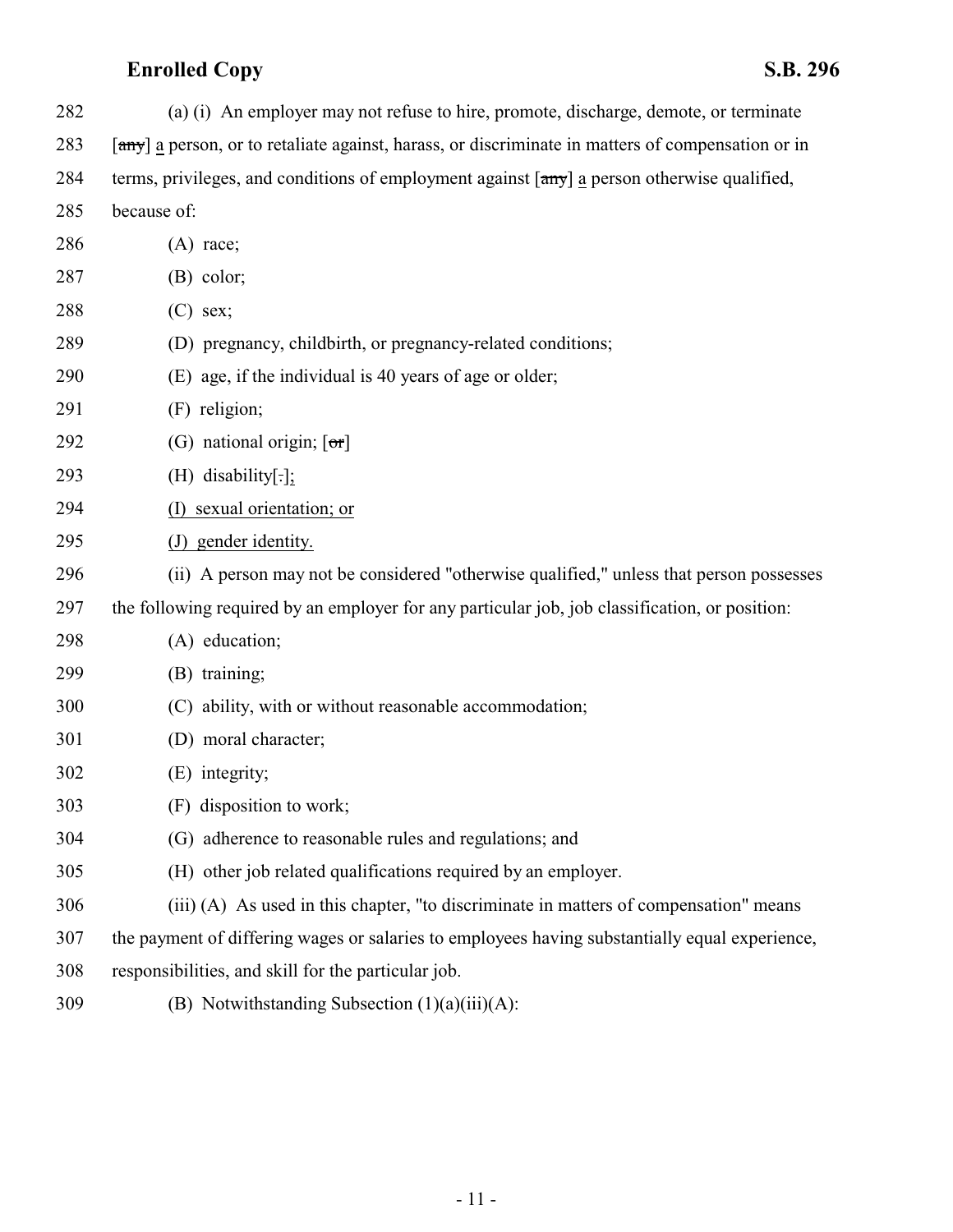| 310 | (I) nothing in this chapter prevents [increases] an increase in pay as a result of                |
|-----|---------------------------------------------------------------------------------------------------|
| 311 | longevity with the employer, if the salary [increases are] increase is uniformly applied and      |
| 312 | available to all employees on a substantially proportional basis; and                             |
| 313 | (II) nothing in this section prohibits an employer and employee from agreeing to a rate           |
| 314 | of pay or work schedule designed to protect the employee from loss of Social Security payment     |
| 315 | or benefits if the employee is eligible for those payments.                                       |
| 316 | (b) An employment agency may not:                                                                 |
| 317 | (i) refuse to list and properly classify for employment, or refuse to refer an individual         |
| 318 | for employment, in a known available job for which the individual is otherwise qualified,         |
| 319 | because of:                                                                                       |
| 320 | $(A)$ race;                                                                                       |
| 321 | $(B)$ color;                                                                                      |
| 322 | $(C)$ sex;                                                                                        |
| 323 | (D) pregnancy, childbirth, or pregnancy-related conditions;                                       |
| 324 | (E) religion;                                                                                     |
| 325 | (F) national origin;                                                                              |
| 326 | (G) age, if the individual is 40 years of age or older; $[\sigma r]$                              |
| 327 | (H) disability; $[\sigma r]$                                                                      |
| 328 | (I) sexual orientation; or                                                                        |
| 329 | (J) gender identity; or                                                                           |
| 330 | (ii) comply with a request from an employer for referral of [applicants] an applicant for         |
| 331 | employment if the request indicates either directly or indirectly that the employer discriminates |
| 332 | in employment on account of:                                                                      |
| 333 | $(A)$ race;                                                                                       |
| 334 | $(B)$ color;                                                                                      |
| 335 | $(C)$ sex;                                                                                        |
| 336 | (D) pregnancy, childbirth, or pregnancy-related conditions;                                       |
| 337 | (E) religion;                                                                                     |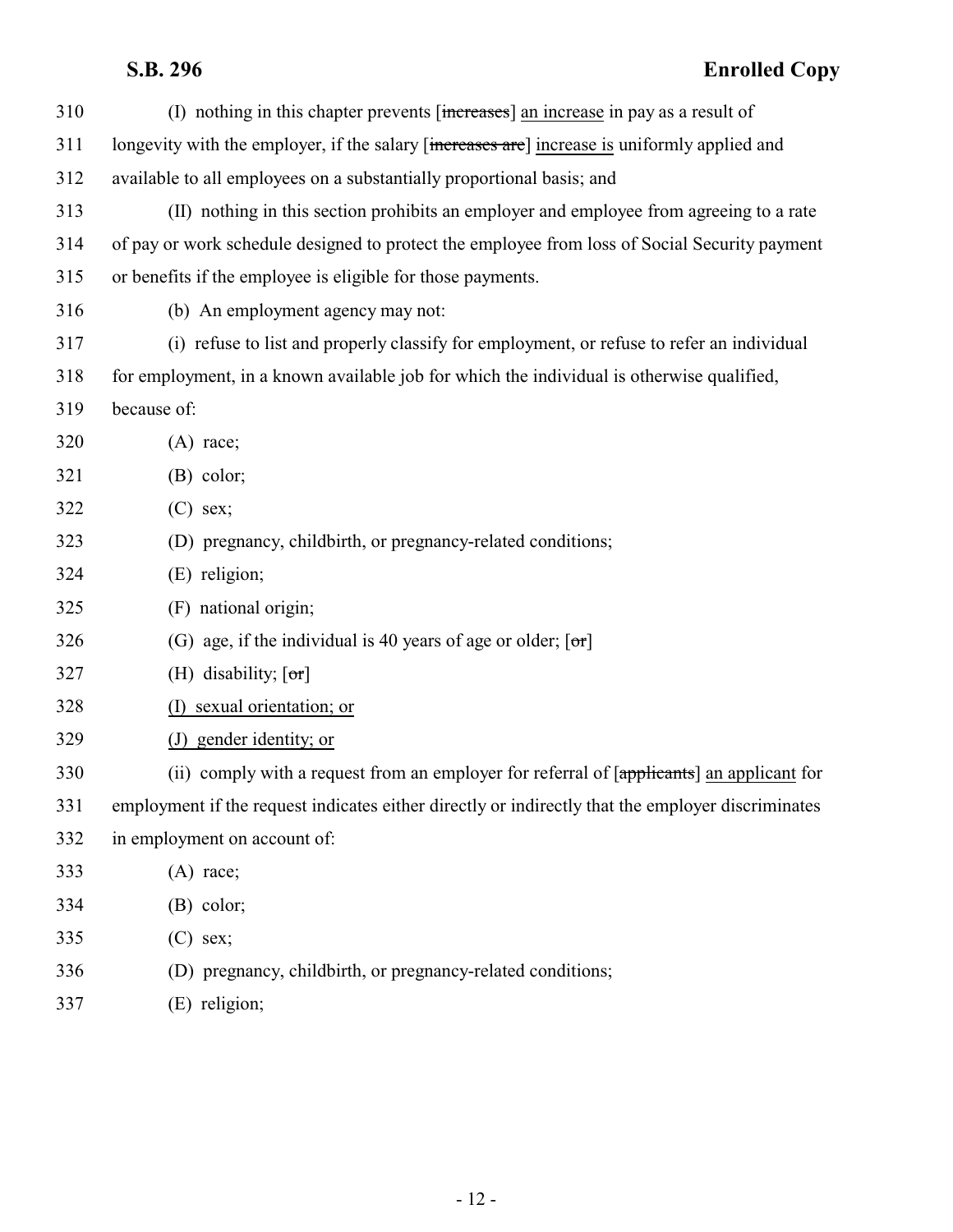| 338 | (F) national origin;                                                                                                                                                |
|-----|---------------------------------------------------------------------------------------------------------------------------------------------------------------------|
| 339 | (G) age, if the individual is 40 years of age or older; $[\sigma r]$                                                                                                |
| 340 | (H) disability[ $.$ ];                                                                                                                                              |
| 341 | sexual orientation; or                                                                                                                                              |
| 342 | (J) gender identity.                                                                                                                                                |
| 343 | (c) (i) A labor organization may not for a reason listed in Subsection $(1)(c)(ii)$ :                                                                               |
| 344 | (A) exclude $\lceil \frac{any}{n} \rceil$ an individual otherwise qualified from full membership rights in the                                                      |
| 345 | labor organization[,];                                                                                                                                              |
| 346 | (B) expel the individual from membership in the labor organization[,]; or                                                                                           |
| 347 | (C) otherwise discriminate against or harass $\left[\frac{any \text{ of the labor organization's members}}{any \text{ of the labor organization's members}}\right]$ |
| 348 | a member of the labor organization in full employment of work opportunity, or representation[;                                                                      |
| 349 | because of: ].                                                                                                                                                      |
| 350 | (ii) A labor organization may not take an action listed in this Subsection $(1)(c)$ because                                                                         |
| 351 | <u>of:</u>                                                                                                                                                          |
| 352 | $\left[\left(\overrightarrow{\mathbf{t}}\right)\right]$ (A) race;                                                                                                   |
| 353 | $\left[\left(\overrightarrow{ii}\right)\right]$ (B) sex;                                                                                                            |
| 354 | $[\overrightarrow{tiii}]$ (C) pregnancy, childbirth, or pregnancy-related conditions;                                                                               |
| 355 | $[\overline{(iv)}]$ (D) religion;                                                                                                                                   |
| 356 | $\left[\left(\overline{v}\right)\right]$ (E) national origin;                                                                                                       |
| 357 | $\overline{f(vi)}$ (F) age, if the individual is 40 years of age or older; $\overline{[\sigma r]}$                                                                  |
| 358 | $[\overrightarrow{vii}]$ (G) disability[.];                                                                                                                         |
| 359 | (H) sexual orientation; or                                                                                                                                          |
| 360 | (I) gender identity.                                                                                                                                                |
| 361 | (d) (i) Unless based upon a bona fide occupational qualification, or required by and                                                                                |
| 362 | given to an agency of government for a security [reasons] reason, an employer, employment                                                                           |
| 363 | agency, or labor organization may not do the following if the statement, advertisement,                                                                             |
| 364 | publication, form, or inquiry violates Subsection $(1)(d)(ii)$ :                                                                                                    |
| 365 | $(A)$ print, $[\sigma\tau]$ circulate, or cause to be printed or circulated $[\sigma\tau]$ a statement,                                                             |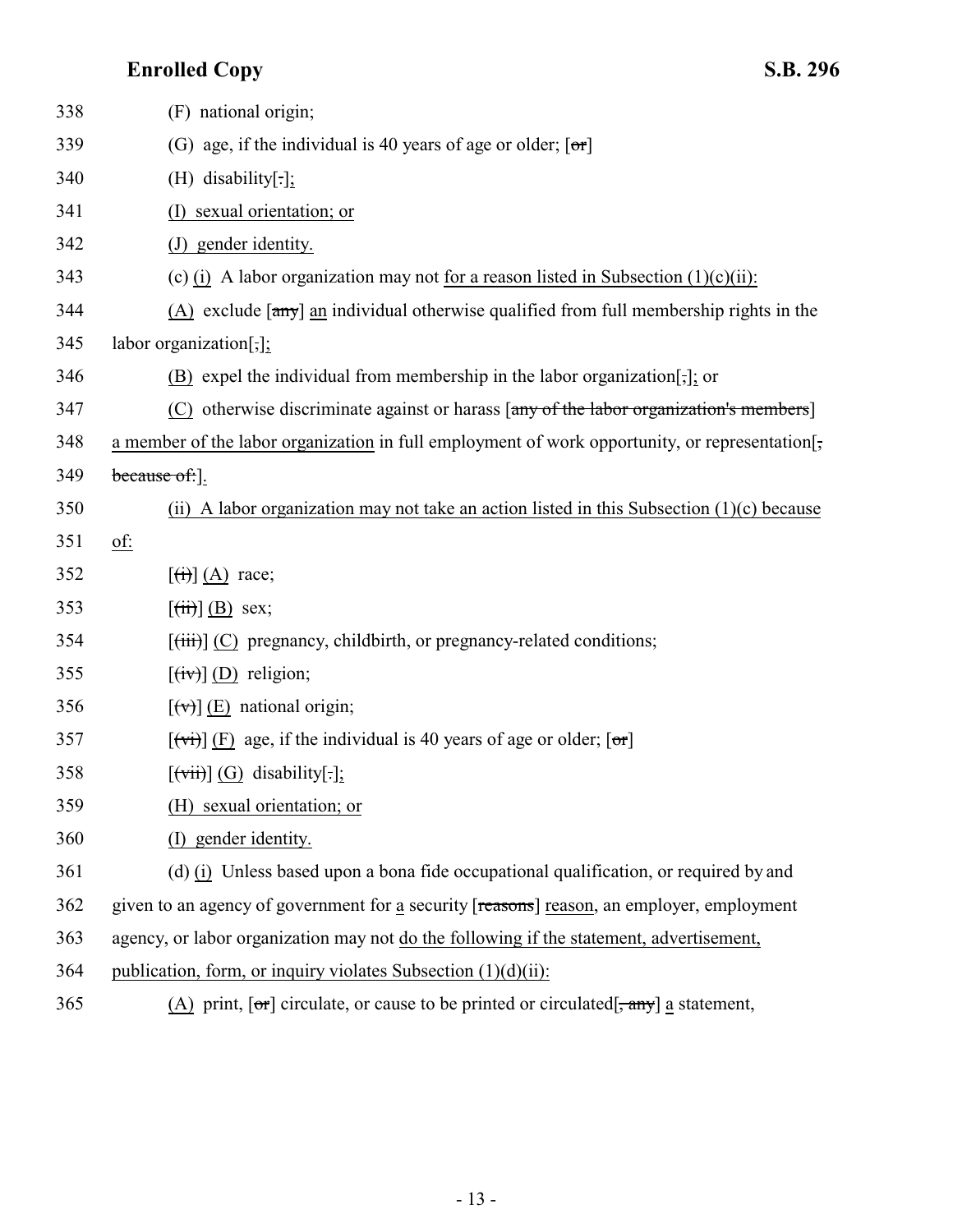| 366 | advertisement, or publication[,];                                                                              |
|-----|----------------------------------------------------------------------------------------------------------------|
| 367 | $(B)$ use $[\frac{any}{}]$ a form of application for employment or membership[;]; or                           |
| 368 | $(C)$ make any inquiry in connection with prospective employment or membership [that                           |
| 369 | expresses, either directly or indirectly: (i) any.                                                             |
| 370 | (ii) This Subsection $(1)(d)$ applies to a statement, advertisement, publication, form, or                     |
| 371 | inquiry that directly expresses a limitation, specification, or discrimination as to:                          |
| 372 | $(A)$ race;                                                                                                    |
| 373 | $(B)$ color;                                                                                                   |
| 374 | (C) religion;                                                                                                  |
| 375 | $(D)$ sex;                                                                                                     |
| 376 | (E) pregnancy, childbirth, or pregnancy-related conditions;                                                    |
| 377 | (F) national origin;                                                                                           |
| 378 | (G) age, if the individual is 40 years of age or older; $[\sigma r]$                                           |
| 379 | (H) disability; $\lceil \text{or} \rceil$                                                                      |
| 380 | $(iii)$ the intent to make any limitation, specification, or discrimination described in                       |
| 381 | Subsection $(1)(d)(i)$ .                                                                                       |
| 382 | (I) sexual orientation; or                                                                                     |
| 383 | (J) gender identity.                                                                                           |
| 384 | (e) A person, whether or not an employer, an employment agency, a labor organization,                          |
| 385 | or [the employees or members] an employee or member of an employer, employment agency,                         |
| 386 | or labor organization, may not:                                                                                |
| 387 | (i) aid, incite, compel, or coerce the doing of an act defined in this section to be a                         |
| 388 | discriminatory or prohibited employment practice;                                                              |
| 389 | (ii) obstruct or prevent $\lceil \frac{any}{n} \rceil$ a person from complying with this chapter, or any order |
| 390 | issued under this chapter; or                                                                                  |
| 391 | (iii) attempt, either directly or indirectly, to commit [any] an act prohibited in this                        |
| 392 | section.                                                                                                       |
| 393 | (f) (i) An employer, labor organization, joint apprenticeship committee, or vocational                         |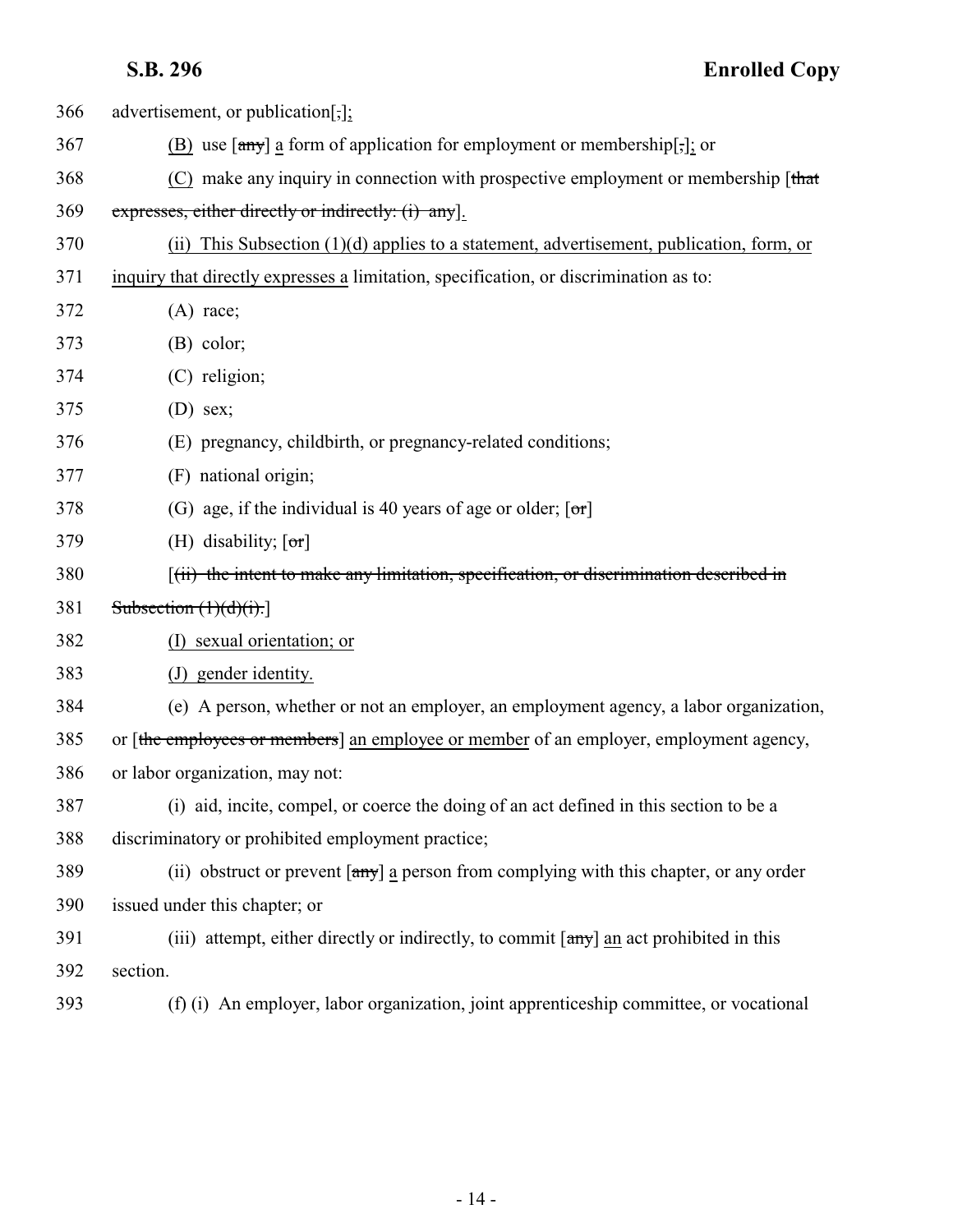| 394 | school[,] providing, coordinating, or controlling an apprenticeship [programs,] program or                             |
|-----|------------------------------------------------------------------------------------------------------------------------|
| 395 | providing, coordinating, or controlling an on-the-job-training [programs] program, instruction,                        |
| 396 | training, or retraining [programs] program may not:                                                                    |
| 397 | (A) deny to, or withhold from, any qualified person[;] the right to be admitted to[;] or                               |
| 398 | participate in $\lceil \frac{any}{n} \rceil$ an apprenticeship training program, on-the-job-training program, or other |
| 399 | occupational instruction, training, or retraining program because of:                                                  |
| 400 | $(I)$ race;                                                                                                            |
| 401 | $(II)$ color;                                                                                                          |
| 402 | $(III)$ sex;                                                                                                           |
| 403 | (IV) pregnancy, childbirth, or pregnancy-related conditions;                                                           |
| 404 | (V) religion;                                                                                                          |
| 405 | (VI) national origin;                                                                                                  |
| 406 | (VII) age, if the individual is 40 years of age or older; $[\sigma r]$                                                 |
| 407 | (VIII) disability;                                                                                                     |
| 408 | (IX) sexual orientation; or                                                                                            |
| 409 | (X) gender identity;                                                                                                   |
| 410 | (B) discriminate against or harass $\lceil \frac{any}{n} \rceil$ a qualified person in that person's pursuit of        |
| 411 | [programs] a program described in Subsection $(1)(f)(i)(A)[\frac{\pi}{2}$ because of:                                  |
| 412 | $(I)$ race;                                                                                                            |
| 413 | $(II)$ color;                                                                                                          |
| 414 | $(III)$ sex;                                                                                                           |
| 415 | (IV) pregnancy, childbirth, or pregnancy-related conditions;                                                           |
| 416 | (V) religion;                                                                                                          |
| 417 | (VI) national origin;                                                                                                  |
| 418 | (VII) age, if the individual is 40 years of age or older;                                                              |
| 419 | (VIII) disability;                                                                                                     |
| 420 | (IX) sexual orientation; or                                                                                            |
| 421 | (X) gender identity;                                                                                                   |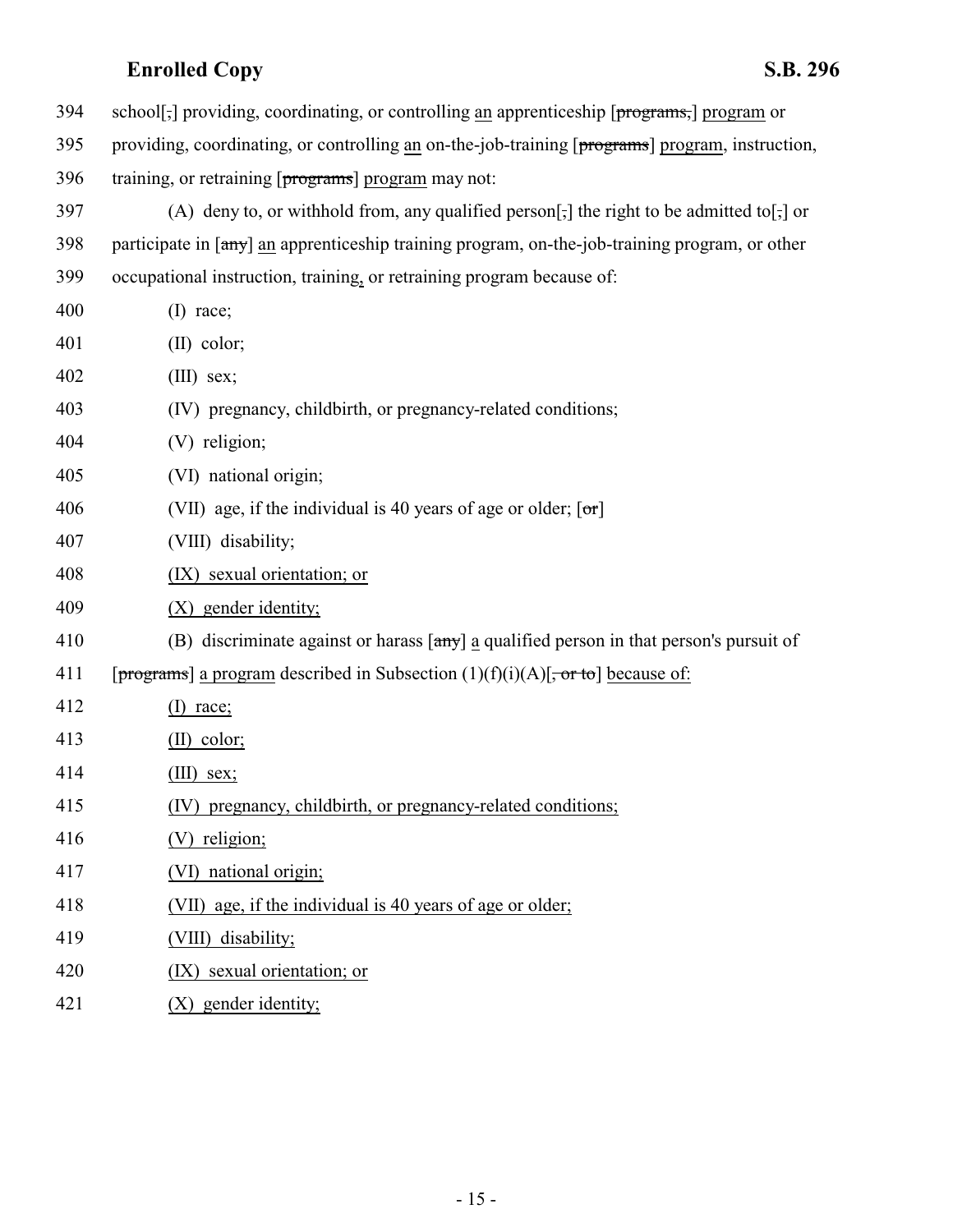| 422 | (C) discriminate against [such] a qualified person in the terms, conditions, or privileges                        |
|-----|-------------------------------------------------------------------------------------------------------------------|
| 423 | of $[progressans]$ a program described in Subsection $(1)(f)(i)(A)$ , because of:                                 |
| 424 | $(I)$ race;                                                                                                       |
| 425 | $(II)$ color;                                                                                                     |
| 426 | $(III)$ sex;                                                                                                      |
| 427 | (IV) pregnancy, childbirth, or pregnancy-related conditions;                                                      |
| 428 | (V) religion;                                                                                                     |
| 429 | (VI) national origin;                                                                                             |
| 430 | (VII) age, if the individual is 40 years of age or older; $[\sigma r]$                                            |
| 431 | (VIII) disability; $[\sigma r]$                                                                                   |
| 432 | (IX) sexual orientation; or                                                                                       |
| 433 | (X) gender identity; or                                                                                           |
| 434 | $[\text{(\textcircled{f})}]$ (D) except as provided in Subsection (1)(f)(ii), print, publish, or cause to be      |
| 435 | printed or published, [any] a notice or advertisement relating to employment by the employer,                     |
| 436 | or membership in or [any] a classification or referral for employment by a labor organization,                    |
| 437 | or relating to $\lceil \frac{any}{n} \rceil$ a classification or referral for employment by an employment agency, |
| 438 | indicating [any] a preference, limitation, specification, or discrimination based on:                             |
| 439 | $(I)$ race;                                                                                                       |
| 440 | $(II)$ color;                                                                                                     |
| 441 | $(III)$ sex;                                                                                                      |
| 442 | (IV) pregnancy, childbirth, or pregnancy-related conditions;                                                      |
| 443 | (V) religion;                                                                                                     |
| 444 | (VI) national origin;                                                                                             |
| 445 | (VII) age, if the individual is 40 years of age or older; $[\sigma r]$                                            |
| 446 | (VIII) disability[.];                                                                                             |
| 447 | sexual orientation; or<br>(IX)                                                                                    |
| 448 | (X) gender identity.                                                                                              |
| 449 | (ii) Notwithstanding Subsection $(1)(f)(i)[(C)](D)$ , if the following is a bona fide                             |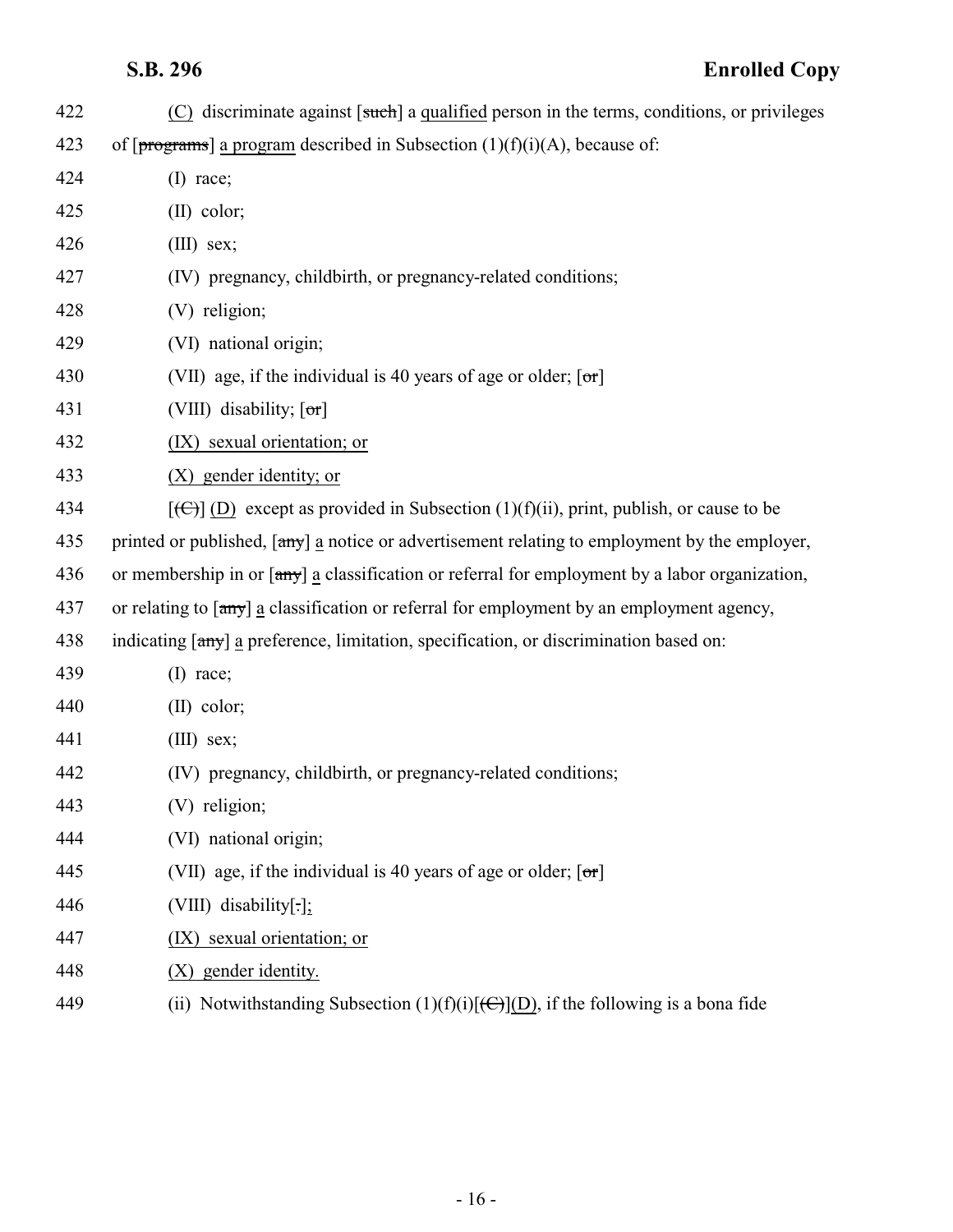- occupational qualification for employment, a notice or advertisement described in Subsection
- 451 (1)(f)(i)[ $\left(\frac{C}{C}\right)$ ](D) may indicate a preference, limitation, specification, or discrimination based
- on:

| 453 | $(A)$ race;                                                                                    |
|-----|------------------------------------------------------------------------------------------------|
| 454 | $(B)$ color;                                                                                   |
| 455 | (C) religion;                                                                                  |
| 456 | $(D)$ sex;                                                                                     |
| 457 | (E) pregnancy, childbirth, or pregnancy-related conditions;                                    |
| 458 | $(F)$ age;                                                                                     |
| 459 | (G) national origin; $\lceil \sigma r \rceil$                                                  |
| 460 | $(H)$ disability[.];                                                                           |
| 461 | (I) sexual orientation; or                                                                     |
| 462 | (J) gender identity.                                                                           |
| 463 | (2) [Nothing contained in] Subsections $(1)(a)$ through $(1)(f)$ [shall] may not be            |
| 464 | construed to prevent:                                                                          |
| 465 | (a) the termination of employment of an individual who, with or without reasonable             |
| 466 | accommodation, is physically, mentally, or emotionally unable to perform the duties required   |
| 467 | by that individual's employment;                                                               |
| 468 | (b) the variance of insurance premiums or coverage on account of age; or                       |
| 469 | (c) a restriction on the activities of [individuals licensed by the liquor authority with      |
| 470 | respect to persons] a person licensed in accordance with Title 32B, Alcoholic Beverage Control |
| 471 | Act, with respect to an individual who is under 21 years of age.                               |
| 472 | $(3)$ (a) It is not a discriminatory or prohibited employment practice:                        |
| 473 | (i) for an employer to hire and employ [employees] an employee, for an employment              |
| 474 | agency to classify or refer for employment [any] an individual, for a labor organization to    |
| 475 | classify its membership or to classify or refer for employment [any] an individual, or for an  |
| 476 | employer, labor organization, or joint labor-management committee controlling an               |
| 477 | apprenticeship or other training or retraining [programs] program to admit or employ [any] an  |
|     |                                                                                                |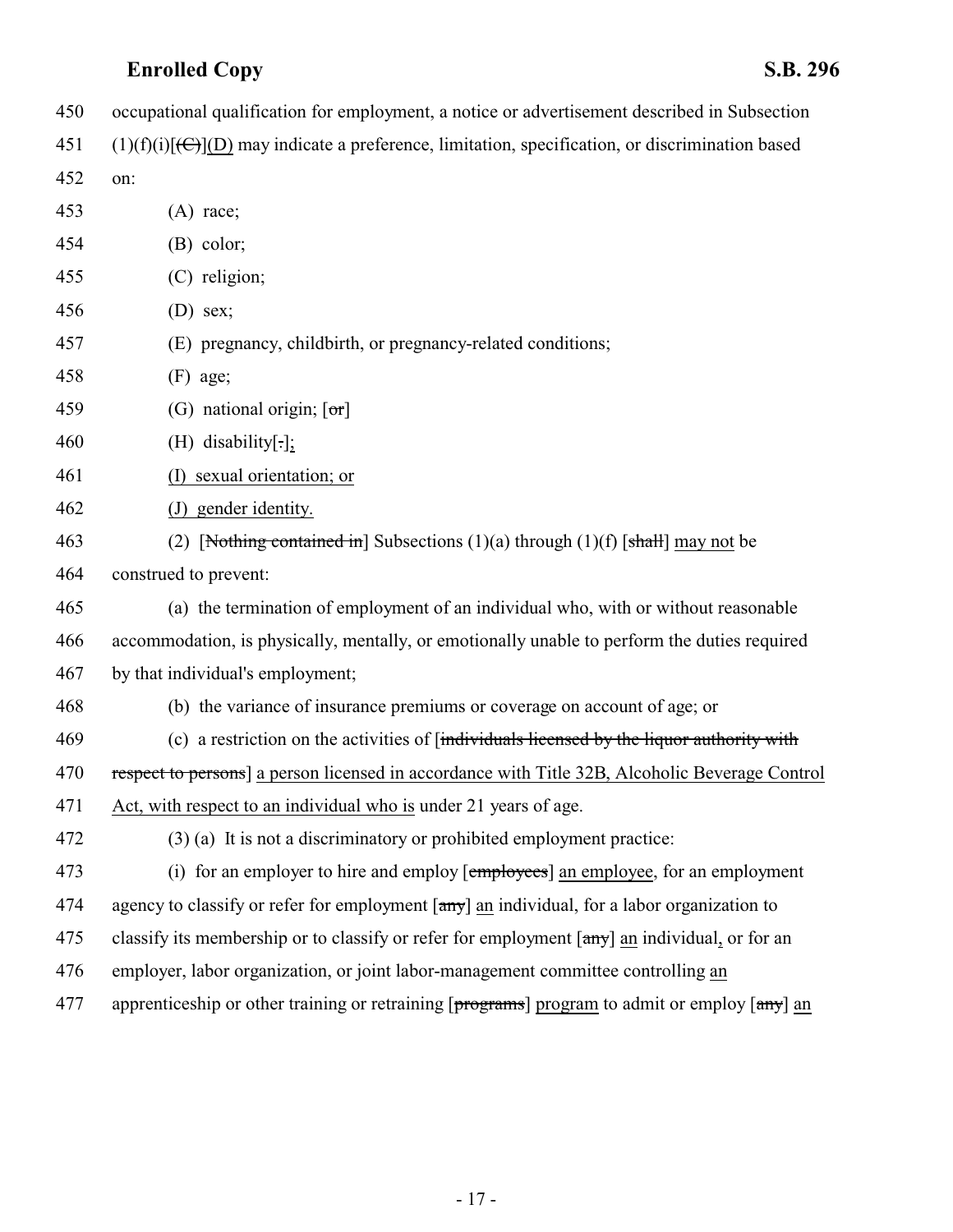| 478 | individual in [any such] the program[,] on the basis of religion, sex, pregnancy, childbirth, or                                                                      |
|-----|-----------------------------------------------------------------------------------------------------------------------------------------------------------------------|
| 479 | pregnancy-related conditions, age, national origin, $[\sigma r]$ disability, sexual orientation, or gender                                                            |
| 480 | identity in those certain instances [where] when religion, sex, pregnancy, childbirth, or                                                                             |
| 481 | pregnancy-related conditions, age, if the individual is 40 years of age or older, national origin,                                                                    |
| 482 | $[\sigma$ ] disability, sexual orientation, or gender identity is a bona fide occupational qualification                                                              |
| 483 | reasonably necessary to the normal operation of that particular business or enterprise;                                                                               |
| 484 | (ii) for a school, college, university, or other educational institution to hire and employ                                                                           |
| 485 | [employees] an employee of a particular religion if:                                                                                                                  |
| 486 | (A) the school, college, university, or other educational institution is, in whole or in                                                                              |
| 487 | substantial part, owned, supported, controlled, or managed by a particular religious corporation,                                                                     |
| 488 | association, or society; or                                                                                                                                           |
| 489 | (B) the curriculum of the school, college, university, or other educational institution is                                                                            |
| 490 | directed toward the propagation of a particular religion;                                                                                                             |
| 491 | (iii) for an employer to give preference in employment to:                                                                                                            |
| 492 | (A) the employer's:                                                                                                                                                   |
| 493 | $(I)$ spouse;                                                                                                                                                         |
| 494 | $(II)$ child; or                                                                                                                                                      |
| 495 | (III) son-in-law or daughter-in-law;                                                                                                                                  |
| 496 | (B) $\left[\frac{any}{ay}\right]$ a person for whom the employer is or would be liable to furnish financial                                                           |
| 497 | support if [those persons] the person were unemployed;                                                                                                                |
| 498 | (C) $\lceil \frac{\text{any}}{\text{any}} \rceil$ a person to whom the employer during the preceding six months $\lceil \frac{\text{has}}{\text{has}} \rceil$         |
| 499 | furnished] furnishes more than one-half of total financial support regardless of whether or not                                                                       |
| 500 | the employer was or is legally obligated to furnish support; or                                                                                                       |
| 501 | (D) $\lceil \frac{\text{any}}{\text{any}} \rceil$ a person whose education or training $\lceil \frac{\text{was}}{\text{was}} \rceil$ is substantially financed by the |
| 502 | employer for a period of two years or more.                                                                                                                           |
| 503 | (b) Nothing in this chapter applies to $\lceil \frac{any}{n} \rceil$ a business or enterprise on or near an Indian                                                    |
| 504 | reservation with respect to $\lceil \frac{any}{n} \rceil$ a publicly announced employment practice of the business or                                                 |
|     |                                                                                                                                                                       |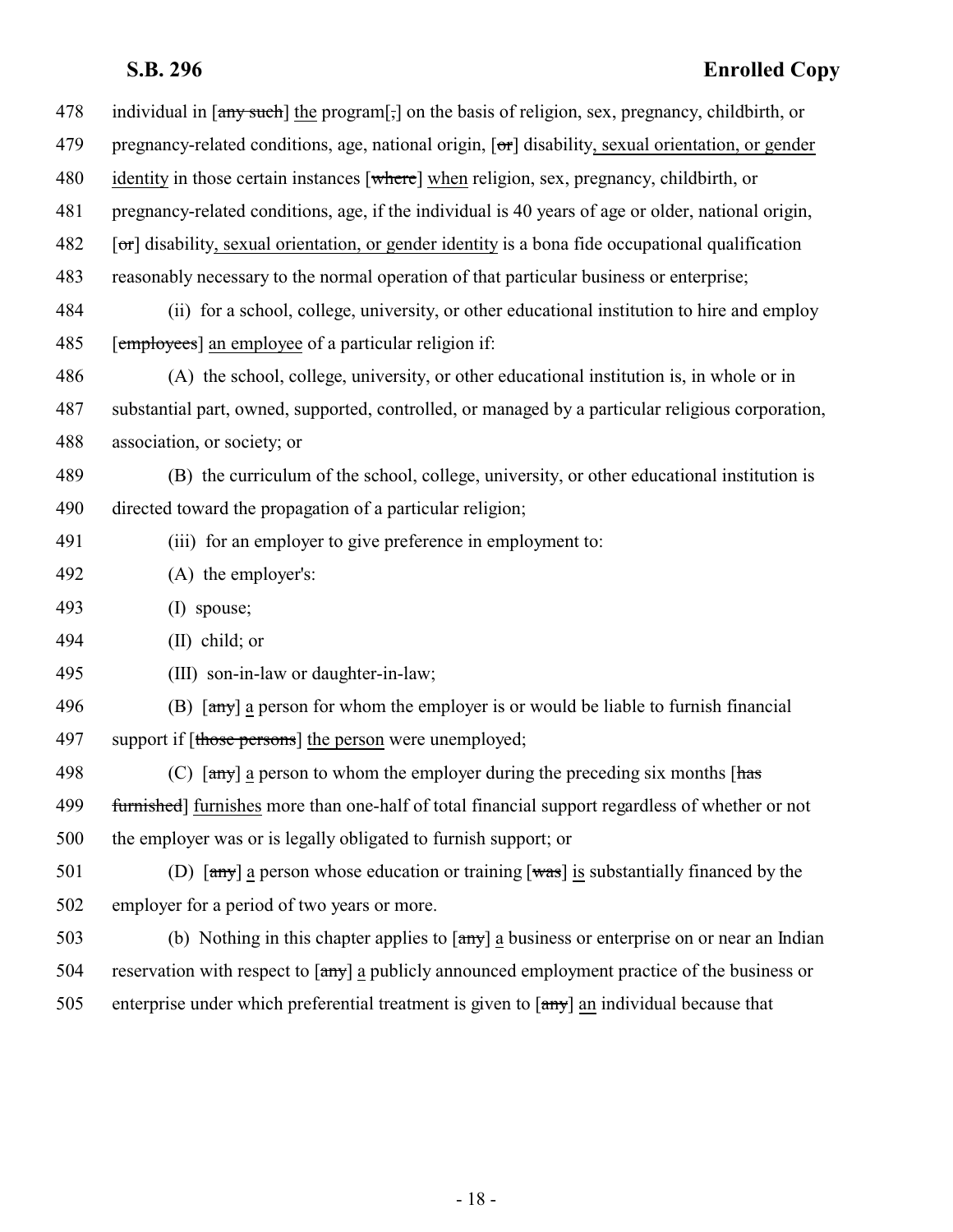506 individual is a native American Indian living on or near an Indian reservation.

507 (c) Nothing in this chapter  $[\frac{shall}{]}$  may be interpreted to require  $[\frac{amyl}{]}$  an employer, 508 employment agency, labor organization, vocational school, joint labor-management committee, 509 or apprenticeship program subject to this chapter to grant preferential treatment to [any] an 510 individual or to  $\left[\frac{any}{ay}\right]$  a group because of the race, color, religion, sex, age, national origin,  $\left[\frac{ori}{c}\right]$ 511 disability, sexual orientation, or gender identity of the individual or group on account of an 512 imbalance [which] that may exist with respect to the total number or percentage of persons of 513 [any] a race, color, religion, sex, age, national origin,  $\sigma$ ] disability, sexual orientation, or 514 gender identity employed by  $\left[\frac{amy}{amy}\right]$  an employer, referred or classified for employment by an 515 employment agency or labor organization, admitted to membership or classified by [any] a 516 labor organization, or admitted to or employed in, any apprenticeship or other training 517 program, in comparison with the total number or percentage of persons of that race, color, 518 religion, sex, age, national origin,  $[\sigma r]$  disability, sexual orientation, or gender identity in any 519 community or county or in the available work force in any community or county.

 (4) It is not a discriminatory or prohibited practice with respect to age to observe the terms of a bona fide seniority system or any bona fide employment benefit plan such as a retirement, pension, or insurance plan that is not a subterfuge to evade the purposes of this 523 chapter, except that  $\lceil$  no such an employee benefit plan  $\lceil$  shall may not excuse the failure to hire an individual.

525 (5) Notwithstanding Subsection (4), or  $\left[\frac{\text{any other stationary provision}}{\text{arrowsion}}\right]$  another statute to 526 the contrary, a person may not be subject to involuntary termination or retirement from 527 employment on the basis of age alone, if the individual is 40 years of age or older, except:

528 (a) under Subsection (6); and

529 (b) when age is a bona fide occupational qualification.

530 (6) Nothing in this section prohibits compulsory retirement of an employee who has 531 attained at least 65 years of age, and who, for the two-year period immediately before 532 retirement, is employed in a bona fide executive or a high policymaking position, if:

533 (a) that employee is entitled to an immediate nonforfeitable annual retirement benefit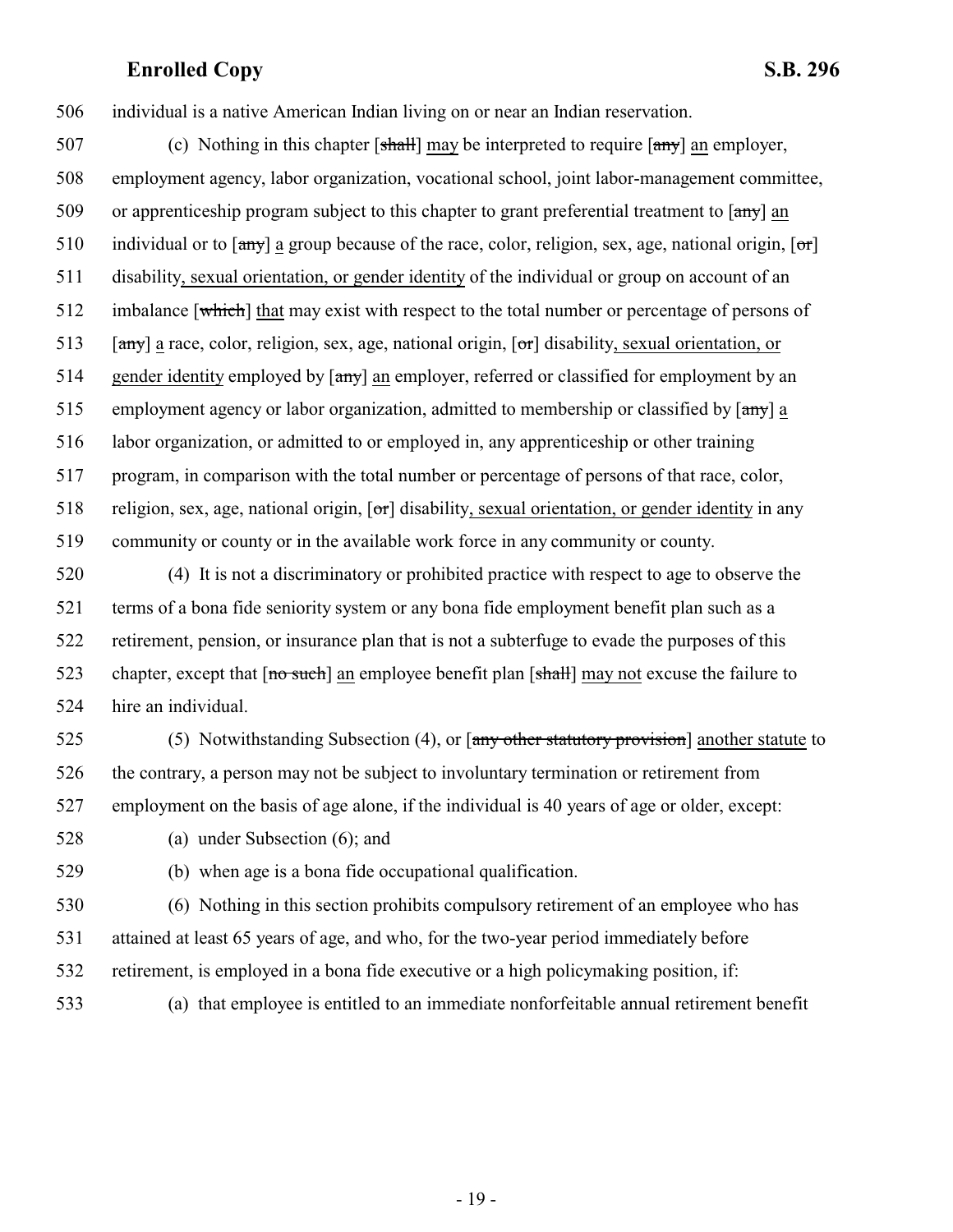- from the employee's employer's pension, profit-sharing, savings, or deferred compensation
- plan, or any combination of those plans; and
- <span id="page-19-0"></span> (b) the benefit described in Subsection (6)(a) equals, in the aggregate, at least \$44,000. Section 6. Section **34A-5-107** is amended to read:

 **34A-5-107. Procedure for aggrieved person to file claim -- Investigations -- Adjudicative proceedings -- Settlement -- Reconsideration -- Determination.**

540 (1) (a)  $[Any]$  A person claiming to be aggrieved by a discriminatory or prohibited employment practice may, or that person's attorney or agent may, make, sign, and file with the division a request for agency action.

(b) [Every] A request for agency action shall be verified under oath or affirmation.

 (c) A request for agency action made under this section shall be filed within 180 days 545 after the alleged discriminatory or prohibited employment practice [occurred] occurs.

 (d) The division may transfer a request for agency action filed with the division pursuant to this section to the federal Equal Employment Opportunity Commission in 548 accordance with [the provisions of any] a work-share agreement that is:

 (i) between the division and the Equal Employment Opportunity Commission; and (ii) in effect on the day on which the request for agency action is transferred.

 (2) [Any] An employer, labor organization, joint apprenticeship committee, or vocational school who has an employee or member who refuses or threatens to refuse to comply with this chapter may file with the division a request for agency action asking the division for assistance to obtain the employee's or member's compliance by conciliation or other remedial action.

 (3) (a) Before a hearing is set or held as part of any adjudicative proceeding, the division shall promptly assign an investigator to attempt a settlement between the parties by conference, conciliation, or persuasion.

- (b) If no settlement is reached, the investigator shall make a prompt impartial investigation of all allegations made in the request for agency action.
- 

(c) The division and its staff, agents, and employees: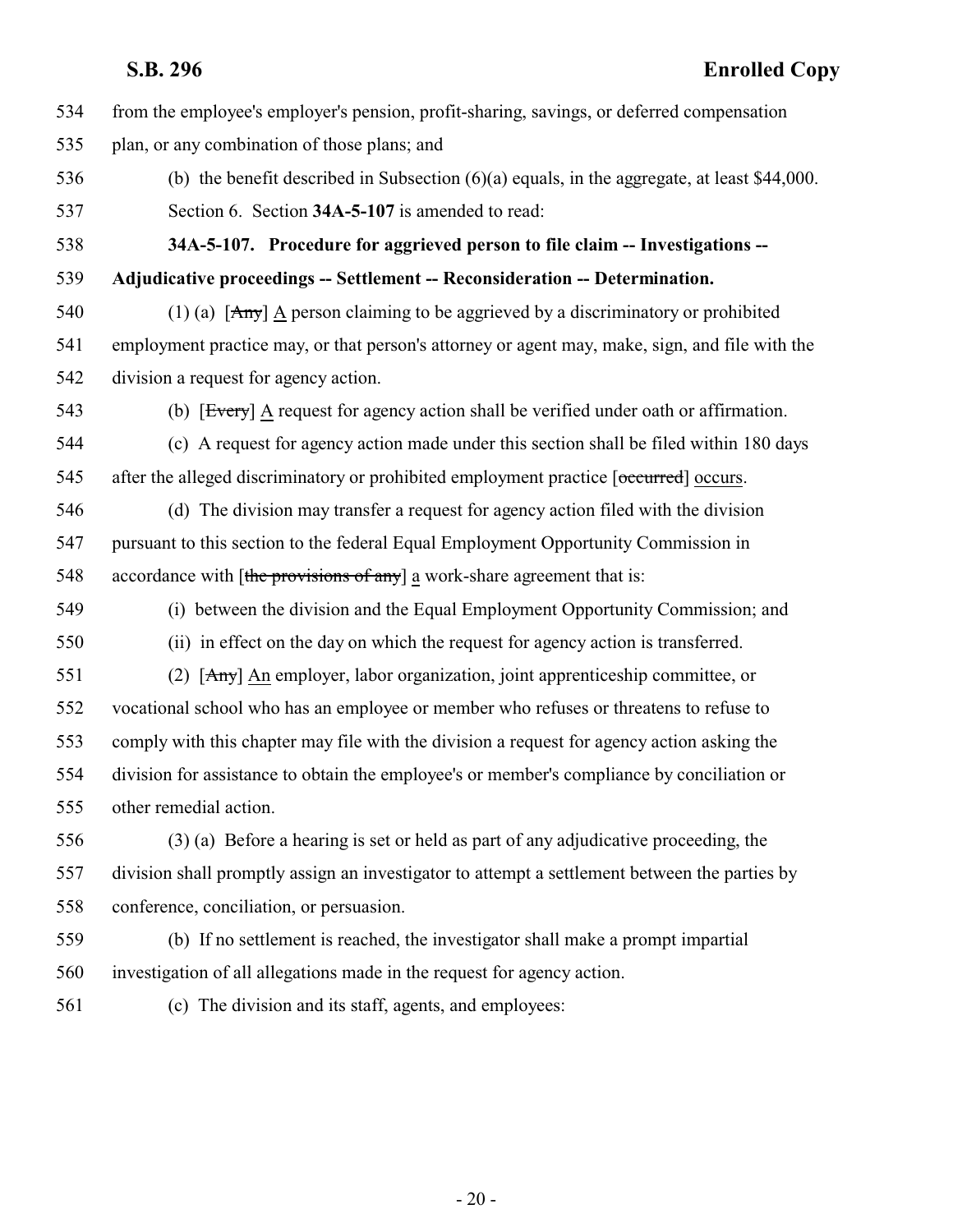(i) shall conduct every investigation in fairness to all parties and agencies involved; and

 (ii) may not attempt a settlement between the parties if it is clear that no discriminatory or prohibited employment practice has occurred.

 (d) An aggrieved party may withdraw the request for agency action prior to the issuance of a final order.

 (4) (a) If the initial attempts at settlement are unsuccessful, and the investigator uncovers insufficient evidence during the investigation to support the allegations of a discriminatory or prohibited employment practice set out in the request for agency action, the investigator shall formally report these findings to the director or the director's designee.

 (b) Upon receipt of the investigator's report described in Subsection (4)(a), the director or the director's designee may issue a determination and order for dismissal of the adjudicative proceeding.

 (c) A party may make a written request to the Division of Adjudication for an evidentiary hearing to review de novo the director's or the director's designee's determination and order within 30 days of the date the determination and order for dismissal is issued.

 (d) If the director or the director's designee receives no timely request for a hearing, the determination and order issued by the director or the director's designee becomes the final order of the commission.

 (5) (a) If the initial attempts at settlement are unsuccessful and the investigator uncovers sufficient evidence during the investigation to support the allegations of a discriminatory or prohibited employment practice set out in the request for agency action, the investigator shall formally report these findings to the director or the director's designee.

 (b) (i) Upon receipt of the investigator's report described in Subsection (5)(a), the director or the director's designee may issue a determination and order based on the investigator's report.

(ii) A determination and order issued under this Subsection (5)(b) shall:

(A) direct the respondent to cease any discriminatory or prohibited employment

- 21 -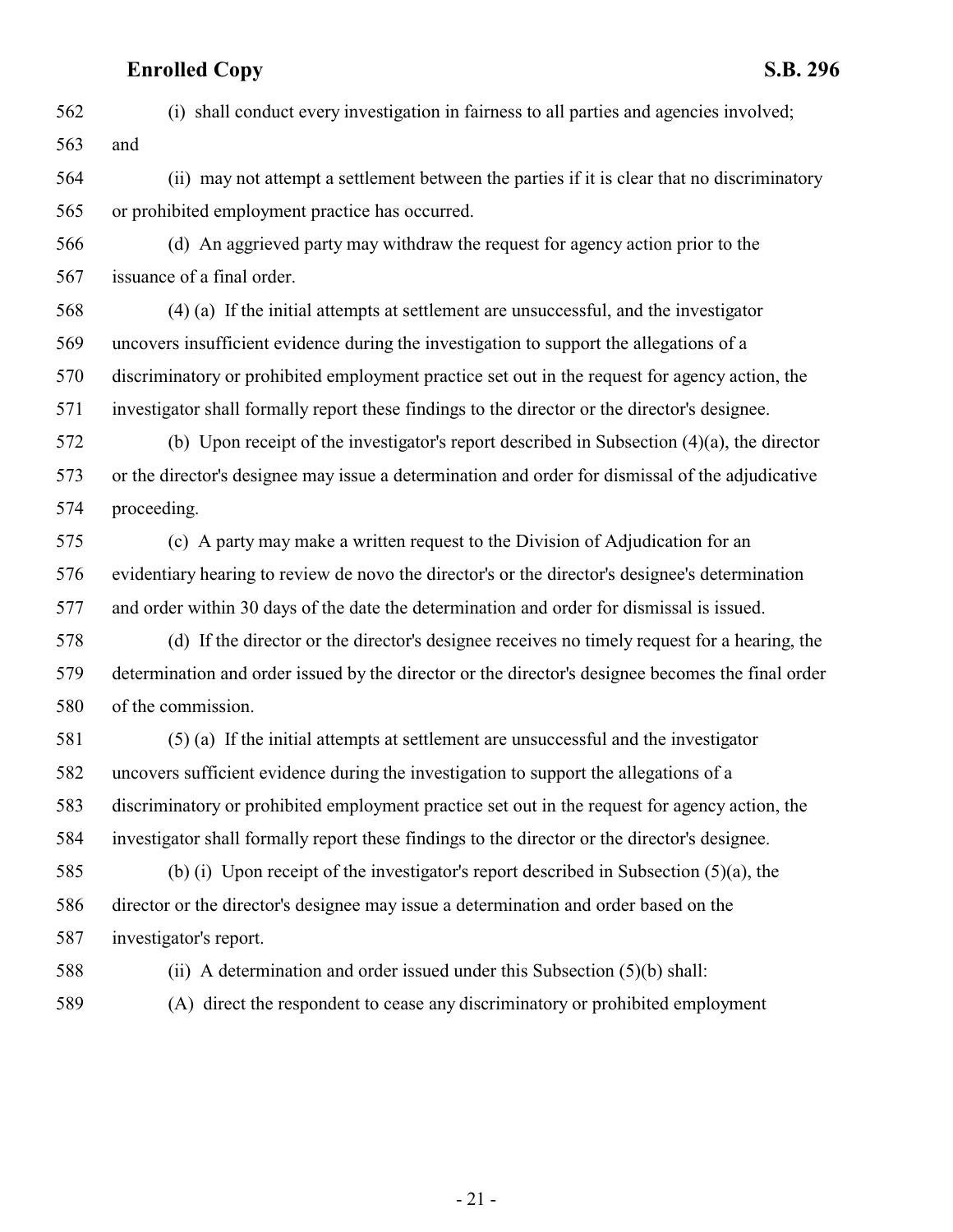practice; and (B) provide relief to the aggrieved party as the director or the director's designee determines is appropriate. (c) A party may file a written request to the Division of Adjudication for an evidentiary hearing to review de novo the director's or the director's designee's determination and order within 30 days of the date the determination and order is issued. (d) If the director or the director's designee receives no timely request for a hearing, the determination and order issued by the director or the director's designee in accordance with Subsection (5)(b) becomes the final order of the commission. (6) In [any] an adjudicative proceeding to review the director's or the director's designee's determination that a prohibited employment practice has occurred, the division shall present the factual and legal basis of the determination or order issued under Subsection (5). 602 (7) (a) [ $\overline{Prior \cdot tol}$  Before the commencement of an evidentiary hearing: (i) the party filing the request for agency action may reasonably and fairly amend any allegation; and (ii) the respondent may amend its answer. (b) An amendment permitted under this Subsection (7) may be made: (i) during or after a hearing; and (ii) only with permission of the presiding officer. (8) (a) If, upon reviewing all the evidence at a hearing, the presiding officer finds that a respondent has not engaged in a discriminatory or prohibited employment practice, the presiding officer shall issue an order dismissing the request for agency action containing the allegation of a discriminatory or prohibited employment practice. (b) The presiding officer may order that the respondent be reimbursed by the complaining party for the respondent's attorneys' fees and costs. (9) If, upon reviewing all the evidence at the hearing, the presiding officer finds that a respondent has engaged in a discriminatory or prohibited employment practice, the presiding officer shall issue an order requiring the respondent to: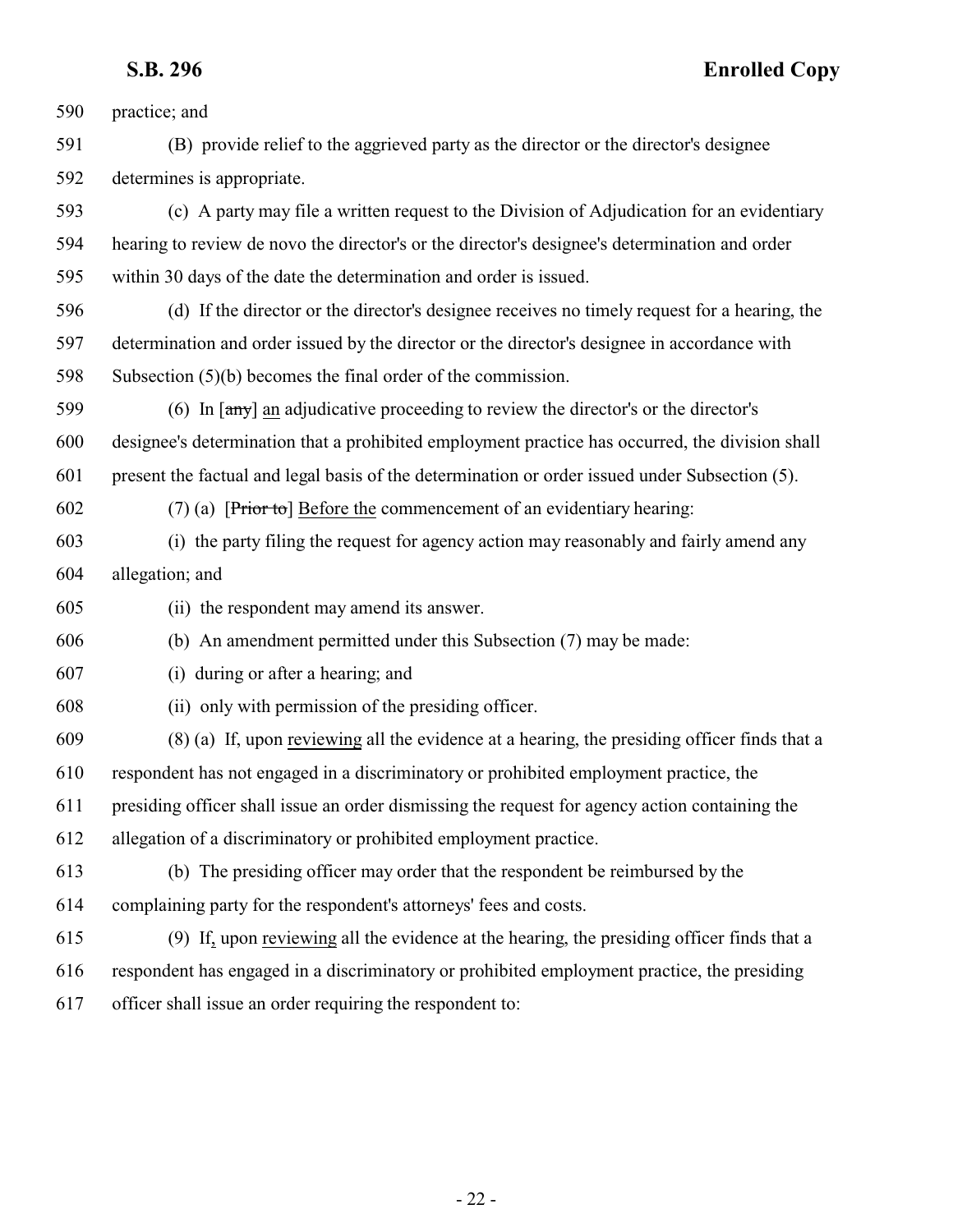| 618 | (a) cease any discriminatory or prohibited employment practice; and                                         |
|-----|-------------------------------------------------------------------------------------------------------------|
| 619 | (b) provide relief to the complaining party, including:                                                     |
| 620 | (i) reinstatement;                                                                                          |
| 621 | (ii) back pay and benefits;                                                                                 |
| 622 | (iii) [attorneys'] attorney fees; and                                                                       |
| 623 | $(iv)$ costs.                                                                                               |
| 624 | (10) Conciliation between the parties is to be urged and facilitated at all stages of the                   |
| 625 | adjudicative process.                                                                                       |
| 626 | $(11)$ (a) Either party may file with the Division of Adjudication a written request for                    |
| 627 | review before the commissioner or Appeals Board of the order issued by the presiding officer                |
| 628 | in accordance with:                                                                                         |
| 629 | (i) Section $63G-4-301$ ; and                                                                               |
| 630 | (ii) Chapter 1, Part 3, Adjudicative Proceedings.                                                           |
| 631 | (b) If there is no timely request for review, the order issued by the presiding officer                     |
| 632 | becomes the final order of the commission.                                                                  |
| 633 | $(12)$ An order of the commission under Subsection $(11)(a)$ is subject to judicial review                  |
| 634 | as provided in:                                                                                             |
| 635 | (a) Section $63G-4-403$ ; and                                                                               |
| 636 | (b) Chapter 1, Part 3, Adjudicative Proceedings.                                                            |
| 637 | (13) The commission [shall have authority to] may make rules concerning procedures                          |
| 638 | under this chapter in accordance with Title 63G, Chapter 3, Utah Administrative Rulemaking                  |
| 639 | Act.                                                                                                        |
| 640 | (14) The commission and its staff may not divulge or make public $\left[\frac{amy}{amy}\right]$ information |
| 641 | gained from [any] an investigation, settlement negotiation, or proceeding before the                        |
| 642 | commission except as provided in Subsections (14)(a) through (d).                                           |
| 643 | (a) Information used by the director or the director's designee in making $\lceil \frac{any}{n} \rceil$ a   |
| 644 | determination may be provided to all interested parties for the purpose of preparation for and              |
| 645 | participation in proceedings before the commission.                                                         |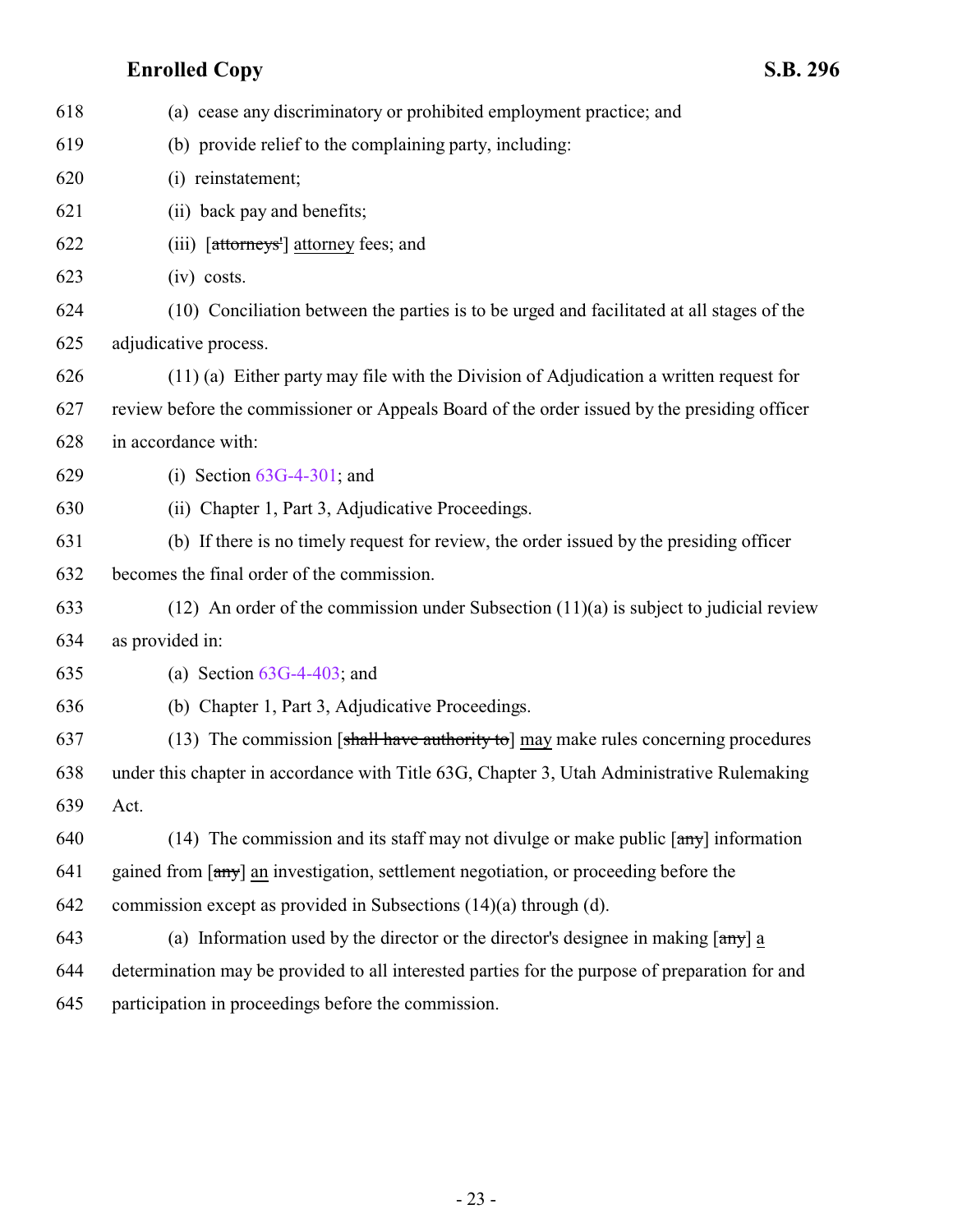| 646 | (b) General statistical information may be disclosed provided the identities of the                           |
|-----|---------------------------------------------------------------------------------------------------------------|
| 647 | individuals or parties are not disclosed.                                                                     |
| 648 | (c) Information may be disclosed for inspection by the attorney general or other legal                        |
| 649 | representatives of the state or the commission.                                                               |
| 650 | (d) Information may be disclosed for information and reporting requirements of the                            |
| 651 | federal government.                                                                                           |
| 652 | (15) The procedures contained in this section are the exclusive remedy under state law                        |
| 653 | for employment discrimination based upon:                                                                     |
| 654 | $(a)$ race;                                                                                                   |
| 655 | $(b)$ color;                                                                                                  |
| 656 | $(c)$ sex;                                                                                                    |
| 657 | (d) retaliation;                                                                                              |
| 658 | (e) pregnancy, childbirth, or pregnancy-related conditions;                                                   |
| 659 | $(f)$ age;                                                                                                    |
| 660 | (g) religion;                                                                                                 |
| 661 | (h) national origin; $[\sigma r]$                                                                             |
| 662 | $(i)$ disability[.];                                                                                          |
| 663 | sexual orientation; or<br>(i)                                                                                 |
| 664 | (k) gender identity.                                                                                          |
| 665 | $(16)$ (a) The commencement of an action under federal law for relief based upon $\left[\frac{amy}{m}\right]$ |
| 666 | an act prohibited by this chapter bars the commencement or continuation of $[\frac{any}{})$ an                |
| 667 | adjudicative proceeding before the commission in connection with the same [claims] claim                      |
| 668 | under this chapter.                                                                                           |
| 669 | (b) The transfer of a request for agency action to the Equal Employment Opportunity                           |
| 670 | Commission in accordance with Subsection $(1)(d)$ is considered the commencement of an                        |
| 671 | action under federal law for purposes of Subsection $(16)(a)$ .                                               |
| 672 | (c) Nothing in this Subsection (16) is intended to alter, amend, modify, or impair the                        |
| 673 | exclusive remedy provision set forth in Subsection (15).                                                      |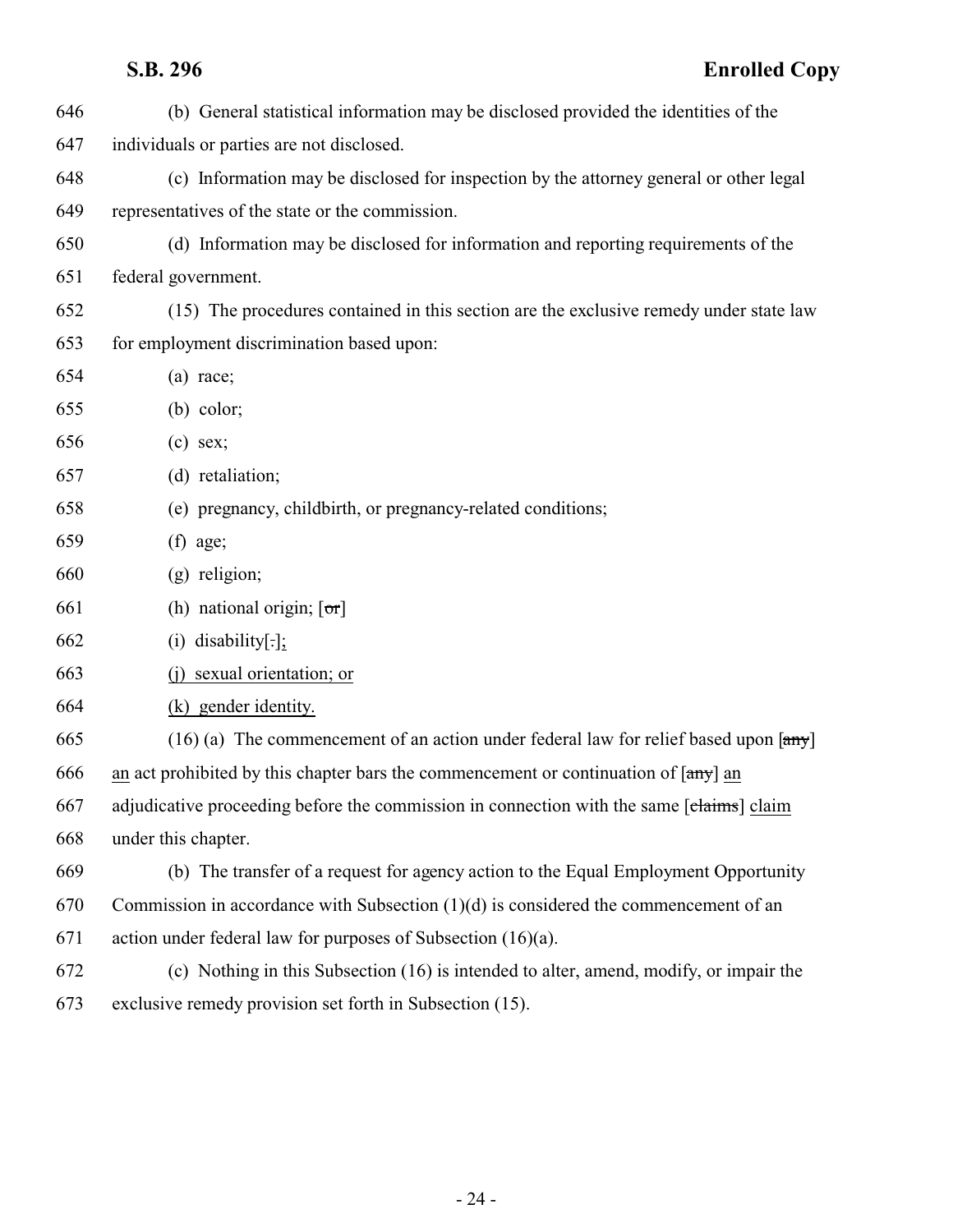<span id="page-24-3"></span><span id="page-24-2"></span><span id="page-24-1"></span><span id="page-24-0"></span>

| 674 | Section 7. Section 34A-5-109 is enacted to read:                                                   |
|-----|----------------------------------------------------------------------------------------------------|
| 675 | 34A-5-109. Application to employee dress and grooming standards.                                   |
| 676 | This chapter may not be interpreted to prohibit an employer from adopting reasonable               |
| 677 | dress and grooming standards not prohibited by other provisions of federal or state law,           |
| 678 | provided that the employer's dress and grooming standards afford reasonable accommodations         |
| 679 | based on gender identity to all employees.                                                         |
| 680 | Section 8. Section 34A-5-110 is enacted to read:                                                   |
| 681 | 34A-5-110. Application to sex-specific facilities.                                                 |
| 682 | This chapter may not be interpreted to prohibit an employer from adopting reasonable               |
| 683 | rules and policies that designate sex-specific facilities, including restrooms, shower facilities, |
| 684 | and dressing facilities, provided that the employer's rules and policies adopted under this        |
| 685 | section afford reasonable accommodations based on gender identity to all employees.                |
| 686 | Section 9. Section 34A-5-111 is enacted to read:                                                   |
| 687 | 34A-5-111. Application to the freedom of expressive association and the free                       |
| 688 | exercise of religion.                                                                              |
| 689 | This chapter may not be interpreted to infringe upon the freedom of expressive                     |
| 690 | association or the free exercise of religion protected by the First Amendment of the United        |
| 691 | States Constitution and Article I, Sections 1, 4, and 15 of the Utah Constitution.                 |
| 692 | Section 10. Section 34A-5-112 is enacted to read:                                                  |
| 693 | 34A-5-112. Religious liberty protections -- Expressing beliefs and commitments in                  |
| 694 | workplace -- Prohibition on employment actions against certain employee speech.                    |
| 695 | (1) An employee may express the employee's religious or moral beliefs and                          |
| 696 | commitments in the workplace in a reasonable, non-disruptive, and non-harassing way on             |
| 697 | equal terms with similar types of expression of beliefs or commitments allowed by the              |
| 698 | employer in the workplace, unless the expression is in direct conflict with the essential          |
| 699 | business-related interests of the employer.                                                        |
| 700 | An employer may not discharge, demote, terminate, or refuse to hire any person, or<br>(2)          |
| 701 | retaliate against, harass, or discriminate in matters of compensation or in terms, privileges, and |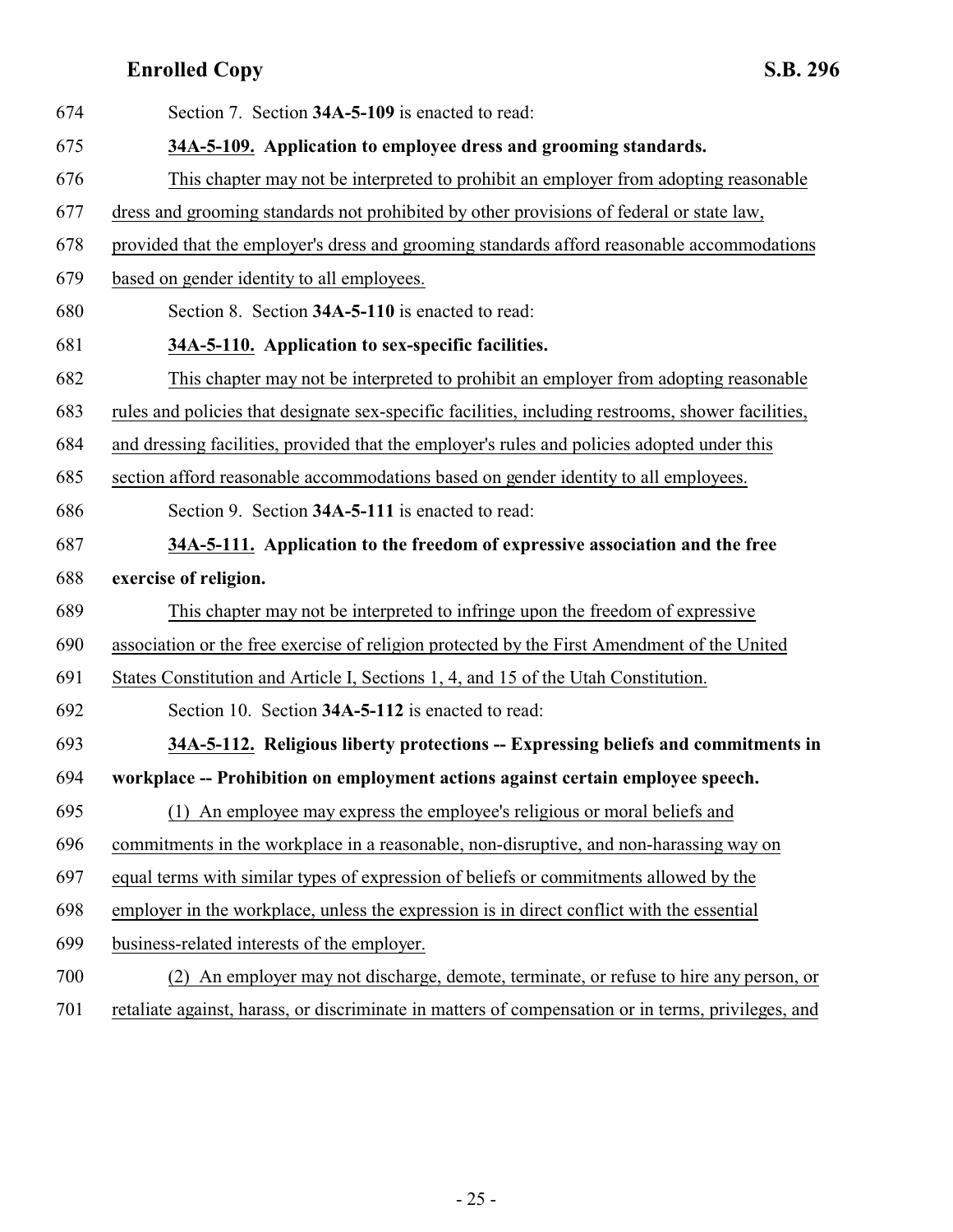<span id="page-25-0"></span>

| 702 | conditions of employment against any person otherwise qualified, for lawful expression or                                     |
|-----|-------------------------------------------------------------------------------------------------------------------------------|
| 703 | expressive activity outside of the workplace regarding the person's religious, political, or                                  |
| 704 | personal convictions, including convictions about marriage, family, or sexuality, unless the                                  |
| 705 | expression or expressive activity is in direct conflict with the essential business-related                                   |
| 706 | interests of the employer.                                                                                                    |
| 707 | Section 11. Section 57-21-2 is amended to read:                                                                               |
|     |                                                                                                                               |
| 708 | 57-21-2. Definitions.                                                                                                         |
| 709 | As used in this chapter:                                                                                                      |
| 710 | (1) "Affiliate" means the same as that term is defined in Section $16-6a-102$ .                                               |
| 711 | $[\text{(+)}]$ (2) "Aggrieved person" includes $[\text{any}]$ a person who:                                                   |
| 712 | (a) claims to have been injured by a discriminatory housing practice; or                                                      |
| 713 | (b) believes that the person will be injured by a discriminatory housing practice that is                                     |
| 714 | about to occur.                                                                                                               |
| 715 | $[\frac{1}{2}]$ (3) "Commission" means the Labor Commission.                                                                  |
| 716 | $[\langle 3\rangle]$ (4) "Complainant" means an aggrieved person, including the director, who has                             |
| 717 | commenced a complaint with the division.                                                                                      |
| 718 | $\lceil (4) \rceil$ (5) "Conciliation" means the attempted resolution of $\lceil$ issues an issue raised $\lceil$ by $\rceil$ |
| 719 | in a complaint of discriminatory housing practices by the investigation of the complaint                                      |
| 720 | through informal negotiations involving the complainant, the respondent, and the division.                                    |
| 721 | $[\frac{1}{2}, \frac{1}{2}]$ (6) "Conciliation agreement" means a written agreement setting forth the                         |
| 722 | resolution of the issues in conciliation.                                                                                     |
| 723 | $[\text{f6}]$ (7) "Conciliation conference" means the attempted resolution of [issues] an issue                               |
| 724 | raised $[by]$ in a complaint or by the investigation of a complaint through informal negotiations                             |
| 725 | involving the complainant, the respondent, and the division. The conciliation conference is not                               |
| 726 | subject to Title 63G, Chapter 4, Administrative Procedures Act.                                                               |
| 727 | $[\overline{(+)}]$ (8) "Covered multifamily $[\overline{dw}$ ellings" dwelling" means:                                        |
| 728 | (a) [buildings] a building consisting of four or more dwelling units if the [buildings]                                       |
| 729 | have] building has one or more elevators; and                                                                                 |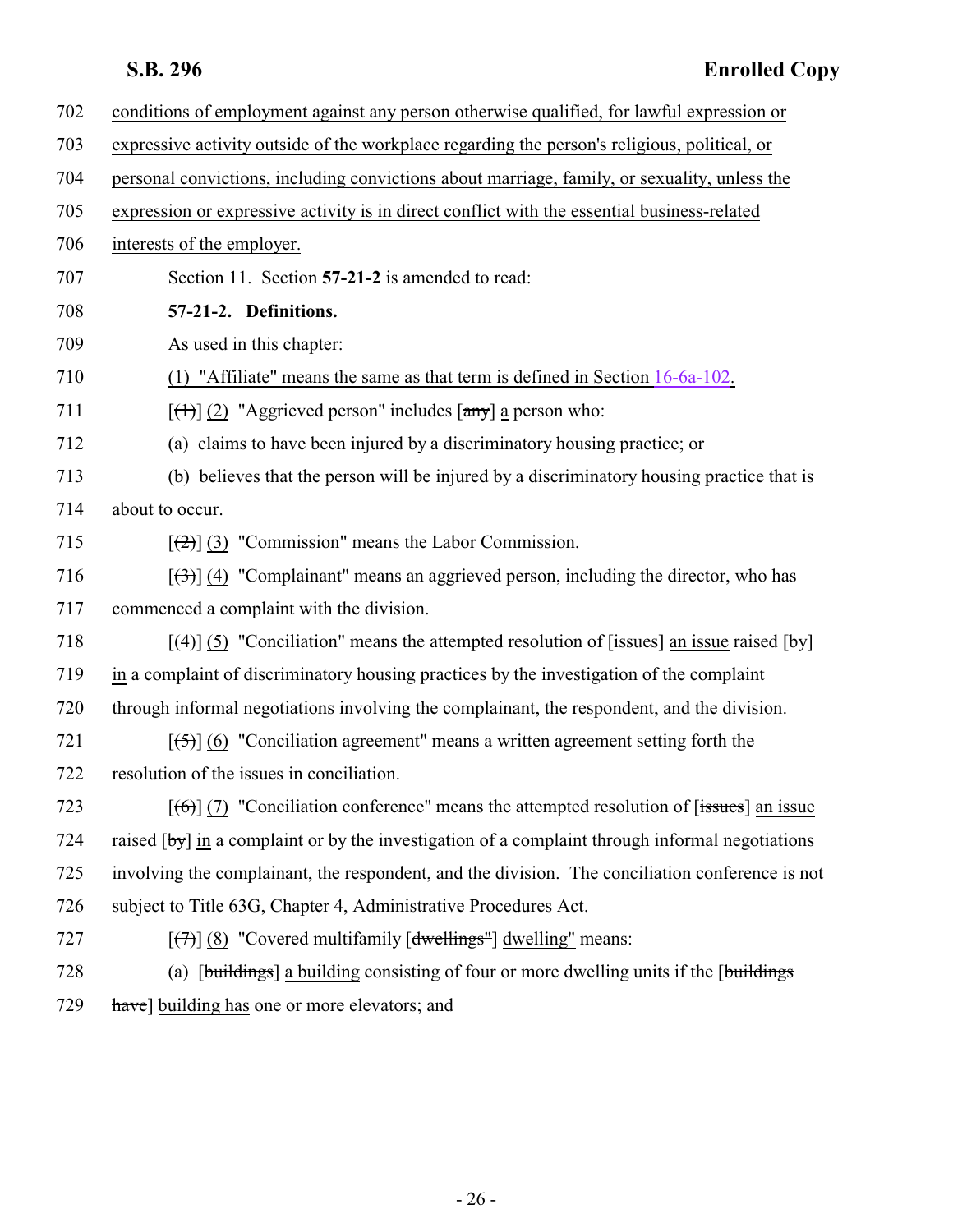| 730 | (b) the ground floor units in other buildings consisting of four or more dwelling units.                    |
|-----|-------------------------------------------------------------------------------------------------------------|
| 731 | $[\langle 8 \rangle]$ (9) "Director" means the director of the division or a designee.                      |
| 732 | $[\langle \Theta \rangle]$ (10) (a) "Disability" means a physical or mental impairment that substantially   |
| 733 | limits one or more of a person's major life activities, including a person having a record of such          |
| 734 | an impairment or being regarded as having such an impairment.                                               |
| 735 | (b) "Disability" does not include current illegal use of, or addiction to, any federally                    |
| 736 | controlled substance, as defined in Section 102 of the Controlled Substances Act, 21 U.S.C.                 |
| 737 | Sec. 802.                                                                                                   |
| 738 | $[\text{+}100]$ (11) "Discriminate" includes segregate or separate.                                         |
| 739 | $[\frac{(11)}{(12)}]$ (12) "Discriminatory housing practice" means an act that is unlawful under this       |
| 740 | chapter.                                                                                                    |
| 741 | $[$ (12) $]$ (13) "Division" means the Division of Antidiscrimination and Labor established                 |
| 742 | under the commission.                                                                                       |
| 743 | $[(13)(a)]$ $(14)$ "Dwelling" means $[\text{any}]$ :                                                        |
| 744 | (a) a building or structure, or a portion of a building or structure, occupied as, $\lceil \sigma r \rceil$ |
| 745 | designed as, or intended for occupancy as[;] a residence of one or more families[.]; or                     |
| 746 | (b) ["Dwelling" also includes] vacant land that is offered for sale or lease for the                        |
| 747 | construction or location of a dwelling as described in Subsection $[\frac{13}{3}]$ (14)(a).                 |
| 748 | $[\frac{14}{1}]$ (15) (a) "Familial status" means one or more individuals who have not attained             |
| 749 | the age of 18 years being domiciled with:                                                                   |
| 750 | (i) a parent or another person having legal custody of the [individual] one or more                         |
| 751 | individuals; or                                                                                             |
| 752 | (ii) the designee of the parent or other person having custody, with the written                            |
| 753 | permission of the parent or other person.                                                                   |
| 754 | (b) The protections afforded against discrimination on the basis of familial status                         |
| 755 | [shall] apply to $\lceil \frac{any}{n} \rceil$ a person who:                                                |
| 756 | (i) is pregnant;                                                                                            |
| 757 | (ii) is in the process of securing legal custody of any individual who has not attained                     |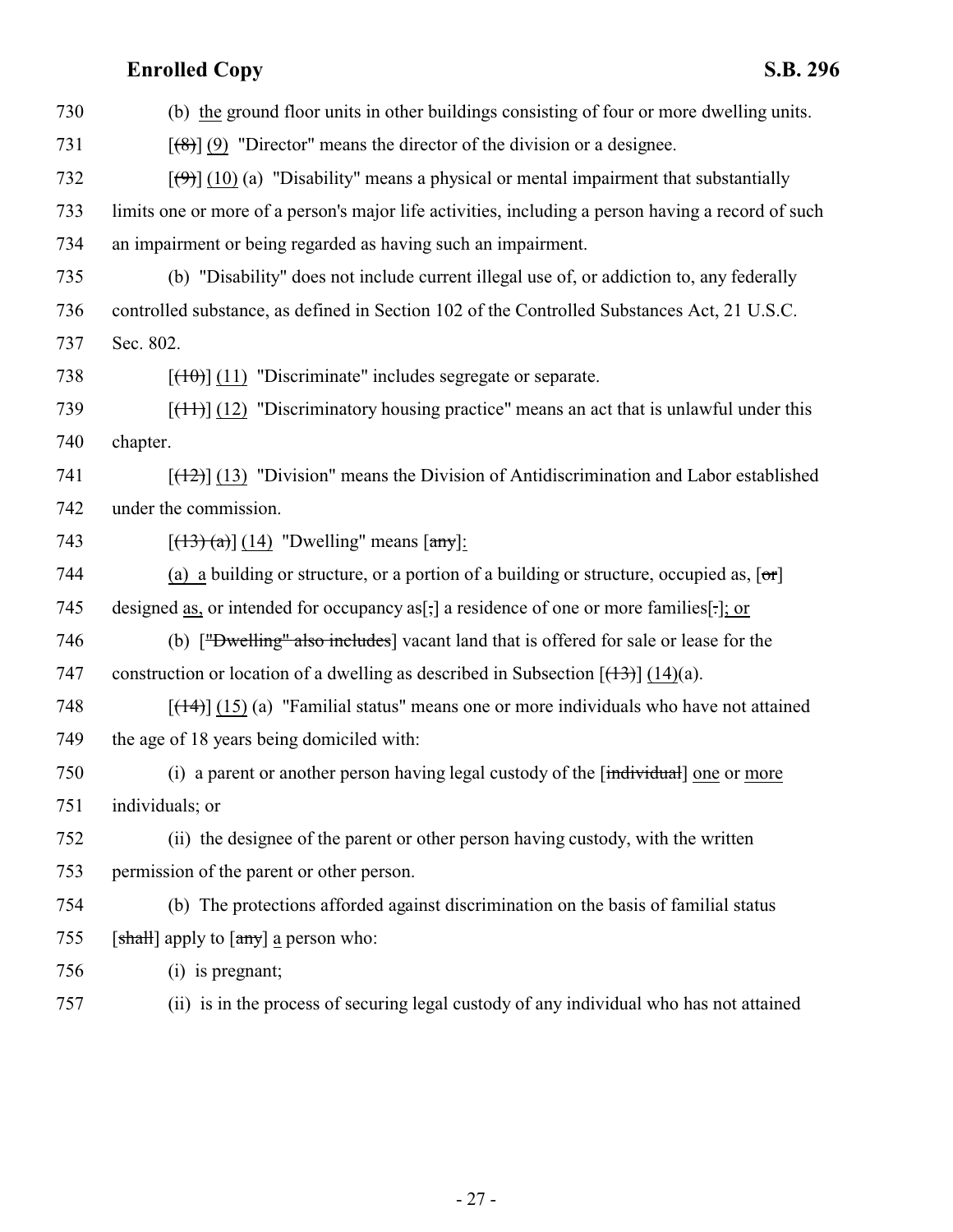<span id="page-27-0"></span>

| 758 | the age of 18 years; or                                                                              |
|-----|------------------------------------------------------------------------------------------------------|
| 759 | (iii) is a single individual.                                                                        |
| 760 | (16) "Gender identity" has the meaning provided in the Diagnostic and Statistical                    |
| 761 | Manual (DSM-5). A person's gender identity can be shown by providing evidence, including,            |
| 762 | but not limited to, medical history, care or treatment of the gender identity, consistent and        |
| 763 | uniform assertion of the gender identity, or other evidence that the gender identity is sincerely    |
| 764 | held, part of a person's core identity, and not being asserted for an improper purpose.              |
| 765 | $[$ (17) "National origin" means the place of birth of an individual or of any lineal                |
| 766 | ancestors.                                                                                           |
| 767 | $[({16})]$ (18) "Person" includes one or more individuals, corporations, limited liability           |
| 768 | companies, partnerships, associations, labor organizations, legal representatives, mutual            |
| 769 | companies, joint-stock companies, trusts, unincorporated organizations, trustees, trustees in        |
| 770 | cases under the United States Bankruptcy Code, receivers, and fiduciaries.                           |
| 771 | $[ (17) ]$ (19) "Presiding officer" has the same meaning as provided in Section                      |
| 772 | $63G-4-103$ .                                                                                        |
| 773 | $[ (18) ]$ (20) "Real estate broker" or "salesperson" means a principal broker, an associate         |
| 774 | broker, or a sales agent as those terms are defined in Section 61-2f-102.                            |
| 775 | $[$ (49)] (21) "Respondent" means a person against whom a complaint of housing                       |
| 776 | discrimination has been initiated.                                                                   |
| 777 | $[\frac{(20)}{(22)}]$ "Sex" means gender and includes pregnancy, childbirth, and disabilities        |
| 778 | related to pregnancy or childbirth.                                                                  |
| 779 | (23) "Sexual orientation" means an individual's actual or perceived orientation as                   |
| 780 | heterosexual, homosexual, or bisexual.                                                               |
| 781 | $[\frac{(21)}{(24)}]$ (24) "Source of income" means the verifiable condition of being a recipient of |
| 782 | federal, state, or local assistance, including medical assistance, or of being a tenant receiving    |
| 783 | federal, state, or local subsidies, including rental assistance or rent supplements.                 |
| 784 | Section 12. Section 57-21-2.5 is enacted to read:                                                    |
| 785 | 57-21-2.5. Supremacy over local regulations -- No special class created for other                    |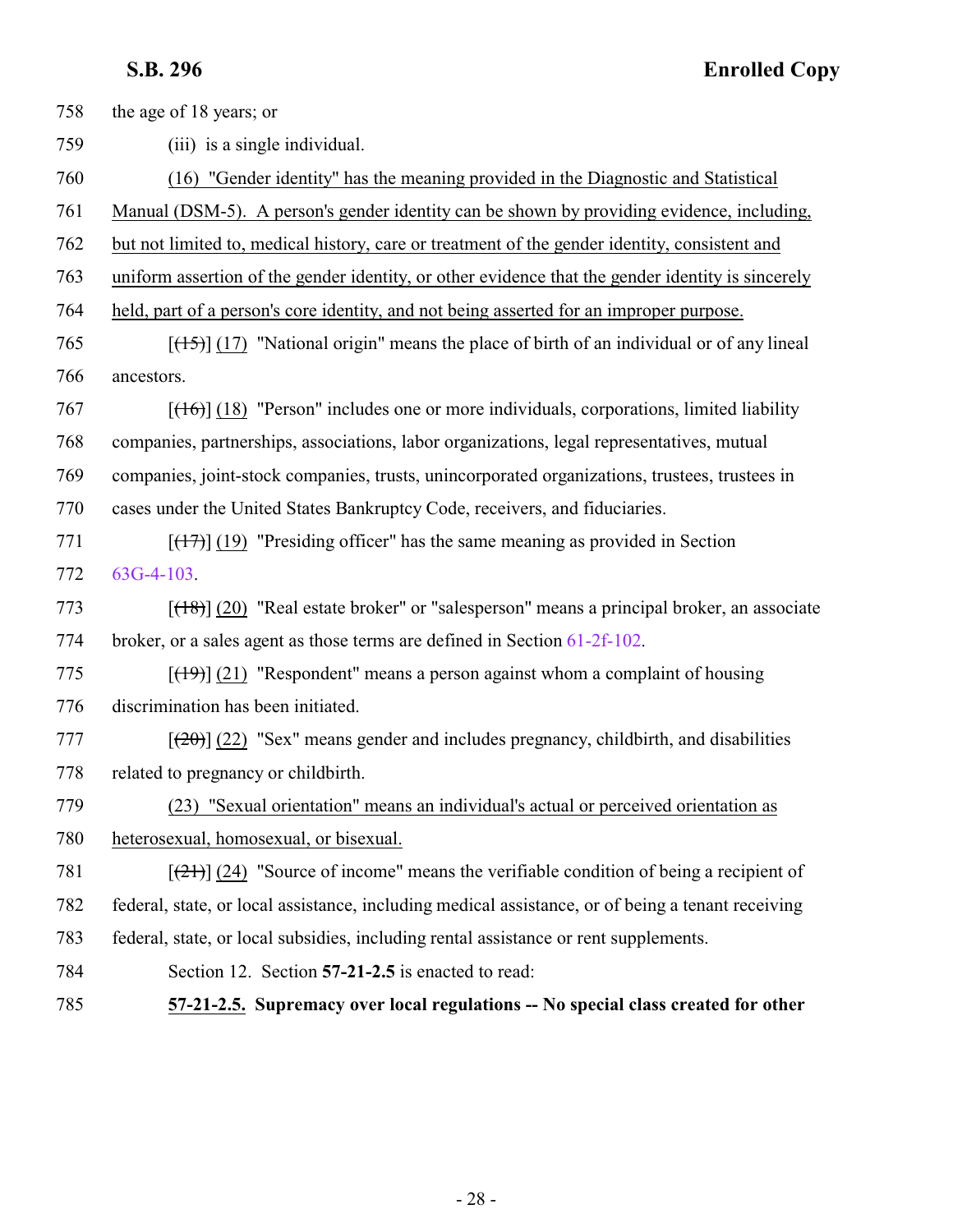<span id="page-28-1"></span><span id="page-28-0"></span>

| 786 | purposes.                                                                                                       |
|-----|-----------------------------------------------------------------------------------------------------------------|
| 787 | (1) This chapter supersedes and preempts any ordinance, regulation, standard, or other                          |
| 788 | legal action by a local government entity, a state entity, or the governing body of a political                 |
| 789 | subdivision that relates to the prohibition of discrimination in housing.                                       |
| 790 | (2) This chapter shall not be construed to create a special or protected class for any                          |
| 791 | purpose other than housing.                                                                                     |
| 792 | Section 13. Section 57-21-2.7 is enacted to read:                                                               |
| 793 | 57-21-2.7. Nonseverability.                                                                                     |
| 794 | This bill is the result of the Legislature's balancing of competing interests.                                  |
| 795 | Accordingly, if any phrase, clause, sentence, provision, or subsection enacted or amended in                    |
| 796 | this chapter by this bill is held invalid in a final judgment by a court of last resort, the                    |
| 797 | remainder of the enactments and amendments of this bill affecting this chapter shall be thereby                 |
| 798 | rendered without effect and void.                                                                               |
| 799 | Section 14. Section 57-21-3 is amended to read:                                                                 |
| 800 | 57-21-3. Exemptions -- Sale by private individuals -- Nonprofit organizations --                                |
| 801 | Noncommercial transactions.                                                                                     |
| 802 | (1) This chapter does not apply to $\left[\frac{any}{n}\right]$ a single-family dwelling unit sold or rented by |
| 803 | its owner if:                                                                                                   |
| 804 | (a) the owner is not a partnership, association, corporation, or other business entity;                         |
| 805 | (b) the owner does not own $\left[\frac{any}{n}\right]$ an interest in four or more single-family dwelling      |
| 806 | units held for sale or lease at the same time;                                                                  |
| 807 | (c) during a 24-month period, the owner does not sell two or more single-family                                 |
| 808 | dwelling units in which the owner was not residing or was not the most recent resident at the                   |
| 809 | time of sale;                                                                                                   |
| 810 | (d) the owner does not retain or use the facilities or services of $\text{[any]}$ a real estate                 |
| 811 | broker or salesperson; and                                                                                      |
| 812 | (e) the owner does not use $\lceil \frac{any}{2} \rceil$ a discriminatory housing practice under Subsection     |
|     |                                                                                                                 |

- 29 -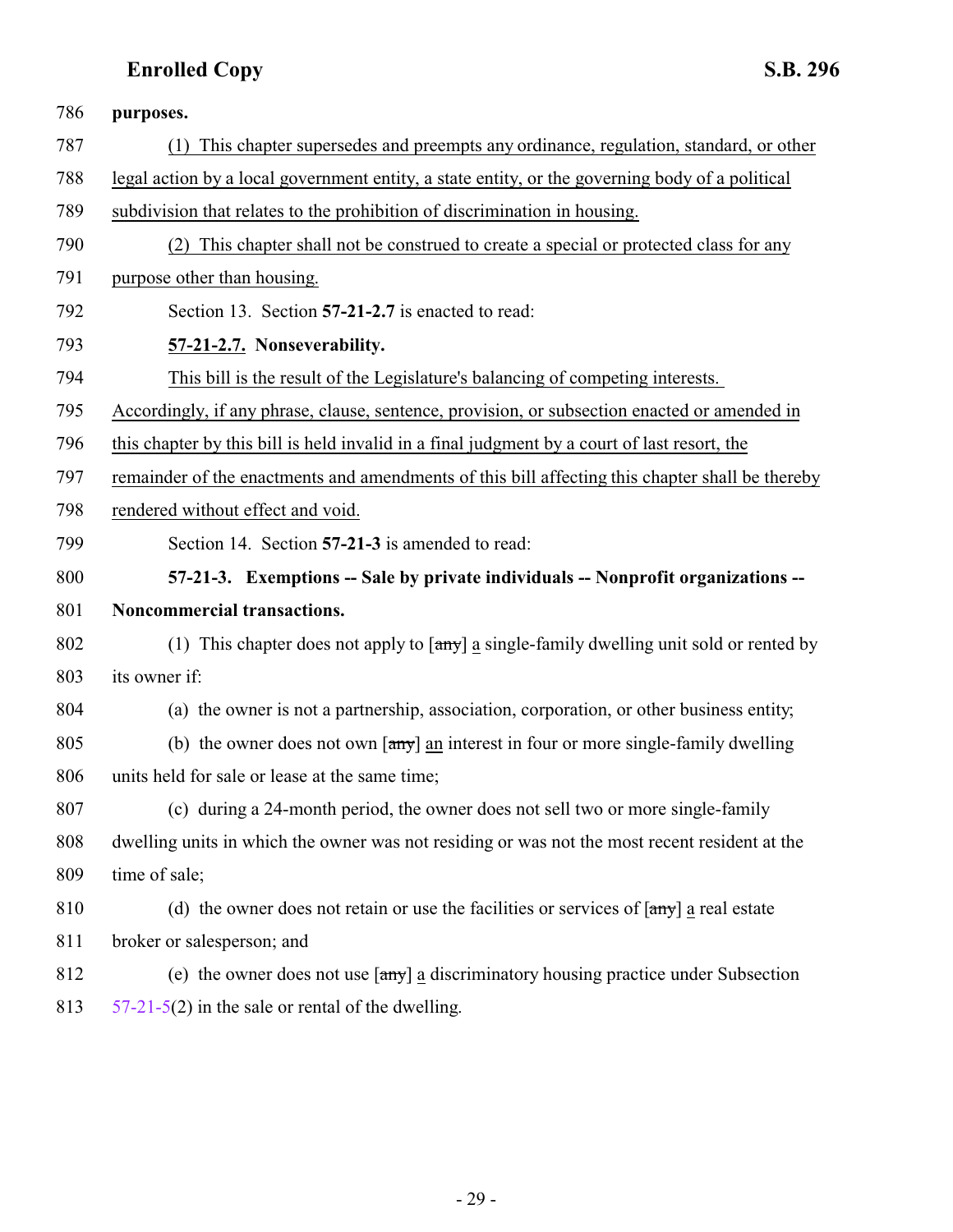| 814 | (2) This chapter does not apply to a dwelling or a temporary or permanent residence                  |
|-----|------------------------------------------------------------------------------------------------------|
| 815 | facility [operated by a nonprofit or charitable organization, including any dormitory operated       |
| 816 | by a public or private educational institution,] if:                                                 |
| 817 | (a) the discrimination is by sex, sexual orientation, gender identity, or familial status            |
| 818 | for reasons of personal modesty or privacy, or in the furtherance of a religious institution's free  |
| 819 | exercise of religious rights under the First Amendment of the United States Constitution[.] or       |
| 820 | the Utah Constitution; and                                                                           |
| 821 | (b) the dwelling or the temporary or permanent residence facility is:                                |
| 822 | (i) operated by a nonprofit or charitable organization;                                              |
| 823 | (ii) owned by, operated by, or under contract with a religious organization, a religious             |
| 824 | association, a religious educational institution, or a religious society;                            |
| 825 | (iii) owned by, operated by, or under contract with an affiliate of an entity described in           |
| 826 | Subsection $(2)(b)(ii)$ ; or                                                                         |
| 827 | (iv) owned by or operated by a person under contract with an entity described in                     |
| 828 | Subsection $(2)(b)(ii)$ .                                                                            |
| 829 | (3) This chapter, except for Subsection $57-21-5(2)$ , does not apply to the rental of a             |
| 830 | room in [the] a single-family dwelling by an owner-occupant of $[a]$ the single-family dwelling      |
| 831 | to another person if:                                                                                |
| 832 | (a) the dwelling is designed for occupancy by four or fewer families $[\cdot,\cdot]$ : and           |
| 833 | (b) the owner-occupant resides in one of the units.                                                  |
| 834 | $[(4)$ This chapter does not prohibit a religious organization, association, or society, or          |
| 835 | any nonprofit institution or organization operated, supervised, or controlled by or in               |
| 836 | conjunction with a religious organization, association, or society, from                             |
| 837 | $(4)$ (a) (i) Unless membership in a religion is restricted by race, color, sex, or national         |
| 838 | origin, this chapter does not prohibit an entity described in Subsection $(4)(a)(ii)$ from:          |
| 839 | (A) limiting the sale, rental, or occupancy of [dwellings it] a dwelling or temporary or             |
| 840 | permanent residence facility the entity owns or operates for primarily noncommercial purposes        |
| 841 | to persons of the same religion[ $\frac{1}{2}$ ]: or [from giving preference to such persons, unless |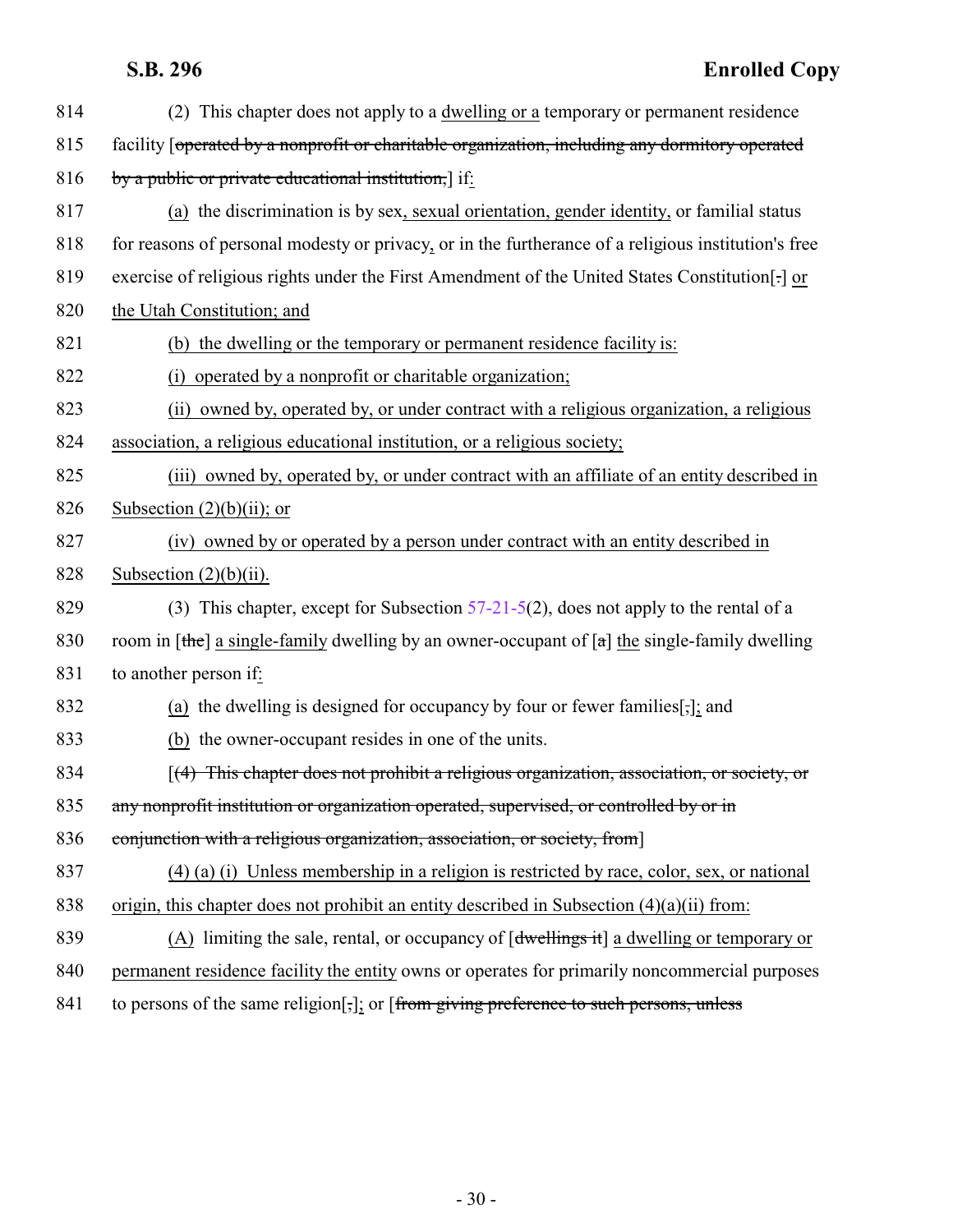| 842 | membership in the religion is restricted by race, color, sex, or national origin.                    |
|-----|------------------------------------------------------------------------------------------------------|
| 843 | (B) giving preference to persons of the same religion when selling, renting, or selecting            |
| 844 | occupants for a dwelling, or a temporary or permanent residence facility, the entity owns or         |
| 845 | operates for primarily noncommercial purposes.                                                       |
| 846 | The following entities are entitled to the exemptions described in Subsection<br>(ii)                |
| 847 | $(4)(a)(i)$ :                                                                                        |
| 848 | a religious organization, association, or society; or<br>(A)                                         |
| 849 | a nonprofit institution or organization operated, supervised, or controlled by or in<br>(B)          |
| 850 | conjunction with a religious organization, association, or society.                                  |
| 851 | (b) (i) This chapter does not prohibit an entity described in Subsection $(4)(b)(ii)$ from:          |
| 852 | (A) limiting the sale, rental, or occupancy of a dwelling, or a temporary or permanent               |
| 853 | residence facility, the entity owns or operates to persons of a particular religion, sex, sexual     |
| 854 | orientation, or gender identity; or                                                                  |
| 855 | (B) giving preference to persons of a particular religion, sex, sexual orientation, or               |
| 856 | gender identity when selling, renting, or selecting occupants for a dwelling, or a temporary or      |
| 857 | permanent residence facility, the entity owns or operates.                                           |
| 858 | The following entities are entitled to the exemptions described in Subsection<br>(i)                 |
| 859 | $(4)(b)(i)$ :                                                                                        |
| 860 | an entity described in Subsection $(4)(a)(ii)$ ; and<br>(A)                                          |
| 861 | (B) a person who owns a dwelling, or a temporary or permanent residence facility, that               |
| 862 | is under contract with an entity described in Subsection $(4)(a)(ii)$ .                              |
| 863 | (5) [This] (a) If the conditions of Subsection $(5)(b)$ are met, this chapter does not               |
| 864 | prohibit a private club not open to the public, including [fraternities and sororities] a fraternity |
| 865 | or sorority associated with [institutions] an institution of higher education, from:                 |
| 866 | (i) limiting the rental or occupancy of lodgings to members; or $[from]$                             |
| 867 | (ii) giving preference to its members $\frac{1}{2}$ , but only if it.                                |
| 868 | This Subsection (5) applies only if the private club owns or operates the lodgings as<br>(b)         |
| 869 | an incident to its primary purpose and not for a commercial purpose.                                 |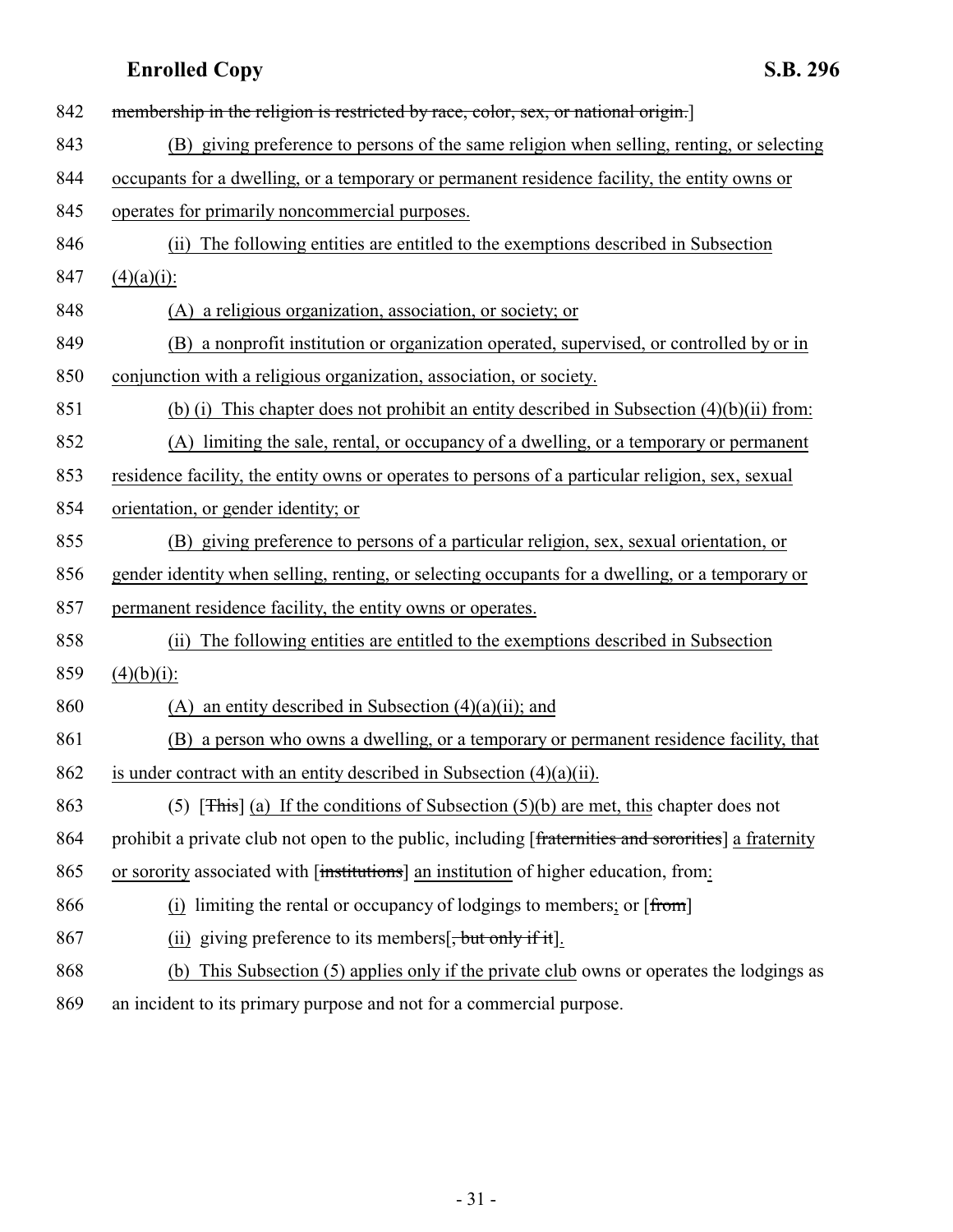<span id="page-31-0"></span> (6) This chapter does not prohibit distinctions based on inability to fulfill the terms and conditions, including financial obligations, of a lease, rental agreement, contract of purchase or sale, mortgage, trust deed, or other financing agreement. 873 (7) This chapter does not prohibit  $\begin{bmatrix} \frac{amy}{amy} \end{bmatrix}$  a nonprofit educational institution from: (a) requiring its single students to live in [housing approved, operated, or owned by the 875 institution a dwelling, or a temporary or permanent residence facility, that is owned by, operated by, or under contract with the nonprofit educational institution; (b) segregating [housing that the institution approves, operates, or owns] a dwelling, or a temporary or permanent residence facility, that is owned by, operated by, or under contract with the nonprofit educational institution on the basis of sex or familial status or both: (i) for reasons of personal modesty or privacy[,]; or (ii) in the furtherance of a religious institution's free exercise of religious rights under the First Amendment of the United States Constitution or the Utah Constitution; or 883 (c) otherwise assisting [others] another person in making [sex-segregated housing] a dwelling, or a temporary or permanent residence facility, available to students on a sex-segregated basis as may be permitted by: 886 (i) regulations implementing the federal Fair Housing Amendments Act of 1988 [and]; (ii) Title IX of the Education Amendments of 1972[.]; or (iii) other applicable law. 889 (8) This chapter does not prohibit any reasonable local, state, or federal [restrictions] restriction regarding the maximum number of occupants permitted to occupy a dwelling. 891 (9) [The provisions pertaining] A provision of this chapter that pertains to familial 892 status  $\lceil d\sigma \rceil$  does not apply to the existence, development, sale, rental, advertisement, or financing of [any] an apartment complex, condominium, or other housing development designated as housing for older persons, as defined by Title VIII of the Civil Rights Act of 1968, as amended. Section 15. Section **57-21-5** is amended to read: **57-21-5. Discriminatory practices enumerated -- Protected persons, classes**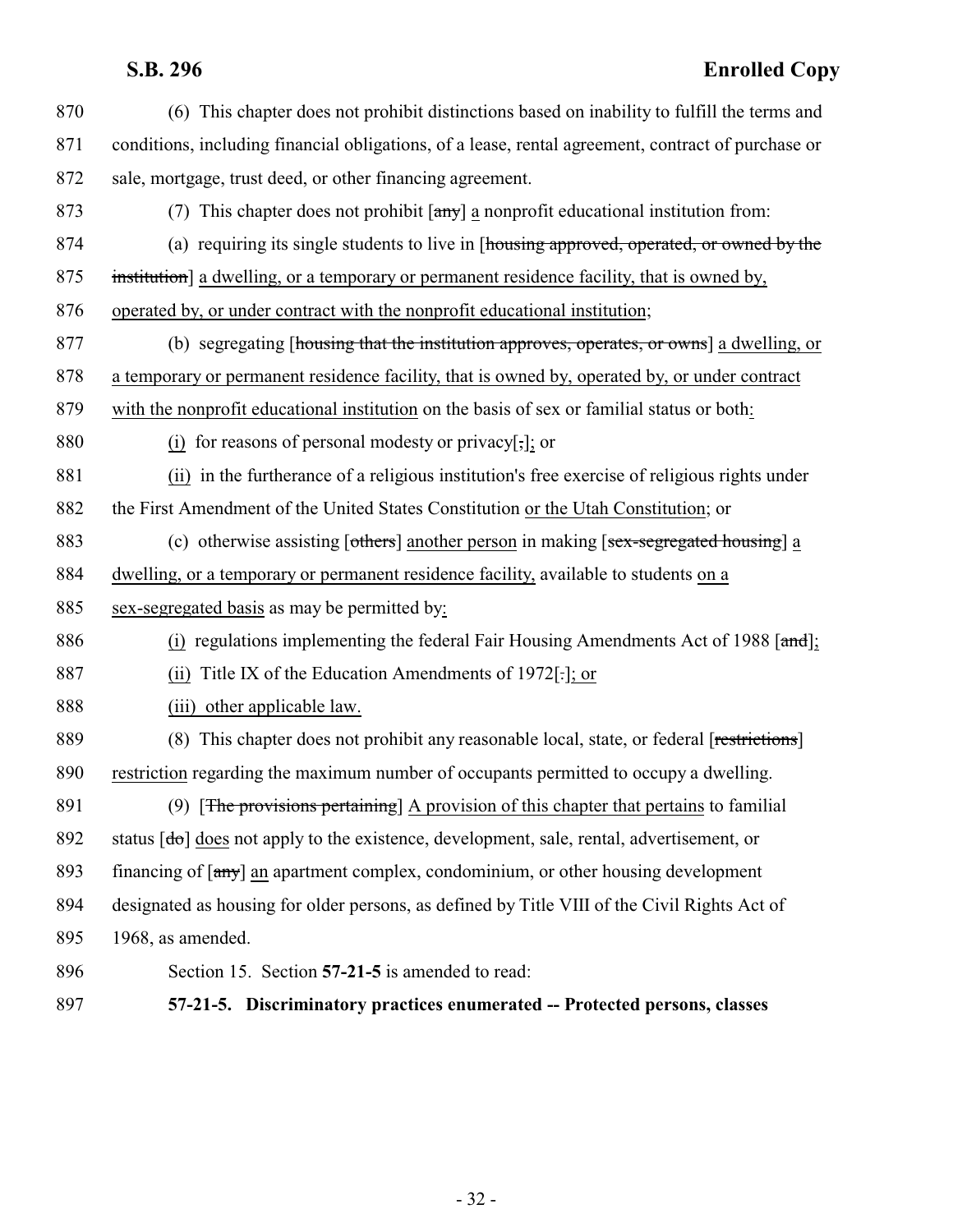**enumerated.** (1) It is a discriminatory housing practice to do any of the following because of a 900 person's race, color, religion, sex, national origin, familial status, source of income,  $\lceil \sigma r \rceil$  disability, sexual orientation, or gender identity: (a) (i) refuse to sell or rent after the making of a bona fide offer[,]; (ii) refuse to negotiate for the sale or rental[,]; or 904 (iii) otherwise deny or make unavailable  $\left[\frac{\text{any}}{\text{any}}\right]$  a dwelling from any person; (b) discriminate against [any] a person in the terms, conditions, or privileges: 906 (i) of the sale or rental of  $\left[\frac{\text{any}}{\text{any}}\right]$  a dwelling; or (ii) in providing facilities or services in connection with the dwelling; or 908 (c) represent to  $\left[\frac{amy}{a}\right]$  a person that  $\left[\frac{amy}{a}\right]$  a dwelling is not available for inspection, sale, 909 or rental when  $\left[\frac{\text{in fact}}{\text{in fact}}\right]$  the dwelling is available. (2) It is a discriminatory housing practice to make a representation orally or in writing or make, print, circulate, publish, post, or cause to be made, printed, circulated, published, or posted any notice, statement, or advertisement, or to use any application form for the sale or rental of a dwelling, that directly or indirectly expresses any preference, limitation, or discrimination based on race, color, religion, sex, national origin, familial status, source of 915 income, [or] disability, sexual orientation, or gender identity, or expresses any intent to make any such preference, limitation, or discrimination. (3) It is a discriminatory housing practice to induce or attempt to induce, for profit, 918 [any] a person to buy, sell, or rent  $\left[\frac{any}{ay}\right]$  a dwelling by making  $\left[\frac{representations}{ay}\right]$  a representation about the entry or prospective entry into the neighborhood of persons of a 920 particular race, color, religion, sex, national origin, familial status, source of income,  $\sigma$  disability, sexual orientation, or gender identity. (4) A discriminatory housing practice includes: (a) a refusal to permit, at the expense of the person with a disability, reasonable modifications of existing premises occupied or to be occupied by the person if the modifications are necessary to afford that person full enjoyment of the premises, except that in

- 33 -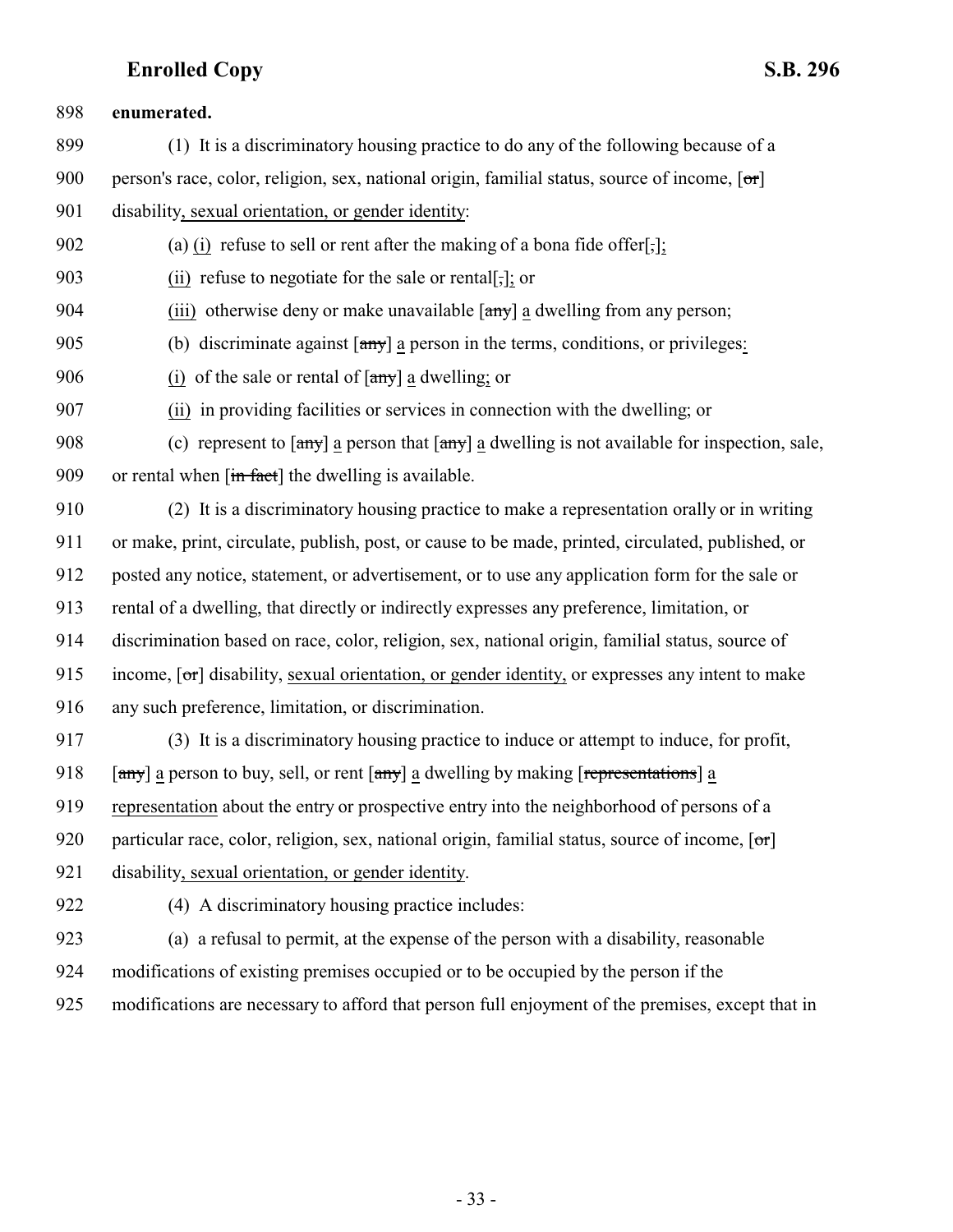| 926 | the case of a rental, the landlord, where it is reasonable to do so, may condition permission for  |
|-----|----------------------------------------------------------------------------------------------------|
| 927 | a modification on the renter agreeing to restore the interior of the premises, when reasonable, to |
| 928 | the condition that existed before the modification, reasonable wear and tear excepted;             |
| 929 | (b) a refusal to make a reasonable [accommodations in rules, policies, practices, or               |
| 930 | services when the accommodations] accommodation in a rule, policy, practice, or service when       |
| 931 | the accommodation may be necessary to afford the person equal opportunity to use and enjoy a       |
| 932 | dwelling; and                                                                                      |
| 933 | (c) in connection with the design and construction of covered multifamily dwellings for            |
| 934 | first occupancy after March 13, 1991, a failure to design and construct [those] the covered        |
| 935 | multifamily dwellings in a manner that:                                                            |
| 936 | (i) the covered multifamily dwellings have at least one building entrance on an                    |
| 937 | accessible route, unless it is impracticable to have one because of the terrain or unusual         |
| 938 | characteristics of the site; and                                                                   |
| 939 | (ii) with respect to covered multifamily dwellings with a building entrance on an                  |
| 940 | accessible route:                                                                                  |
| 941 | (A) the public use and common use portions of the covered multifamily dwelling are                 |
| 942 | readily accessible to and usable by a person with a disability;                                    |
| 943 | (B) all the doors designed to allow passage into and within the covered multifamily                |
| 944 | dwellings are sufficiently wide to allow passage by a person with a disability who is in a         |
| 945 | wheelchair; and                                                                                    |
| 946 | (C) all premises within [these] the covered multifamily dwellings contain the following            |
| 947 | features of adaptive design:                                                                       |
| 948 | (I) an accessible route into and through the covered multifamily dwelling;                         |
| 949 | (II) light switches, electrical outlets, thermostats, and other environmental controls in          |
| 950 | accessible locations;                                                                              |
| 951 | (III) reinforcements in the bathroom walls to allow later installation of grab bars; and           |
| 952 | (IV) kitchens and bathrooms such that an individual in a wheelchair can maneuver                   |
| 953 | about and use the space.                                                                           |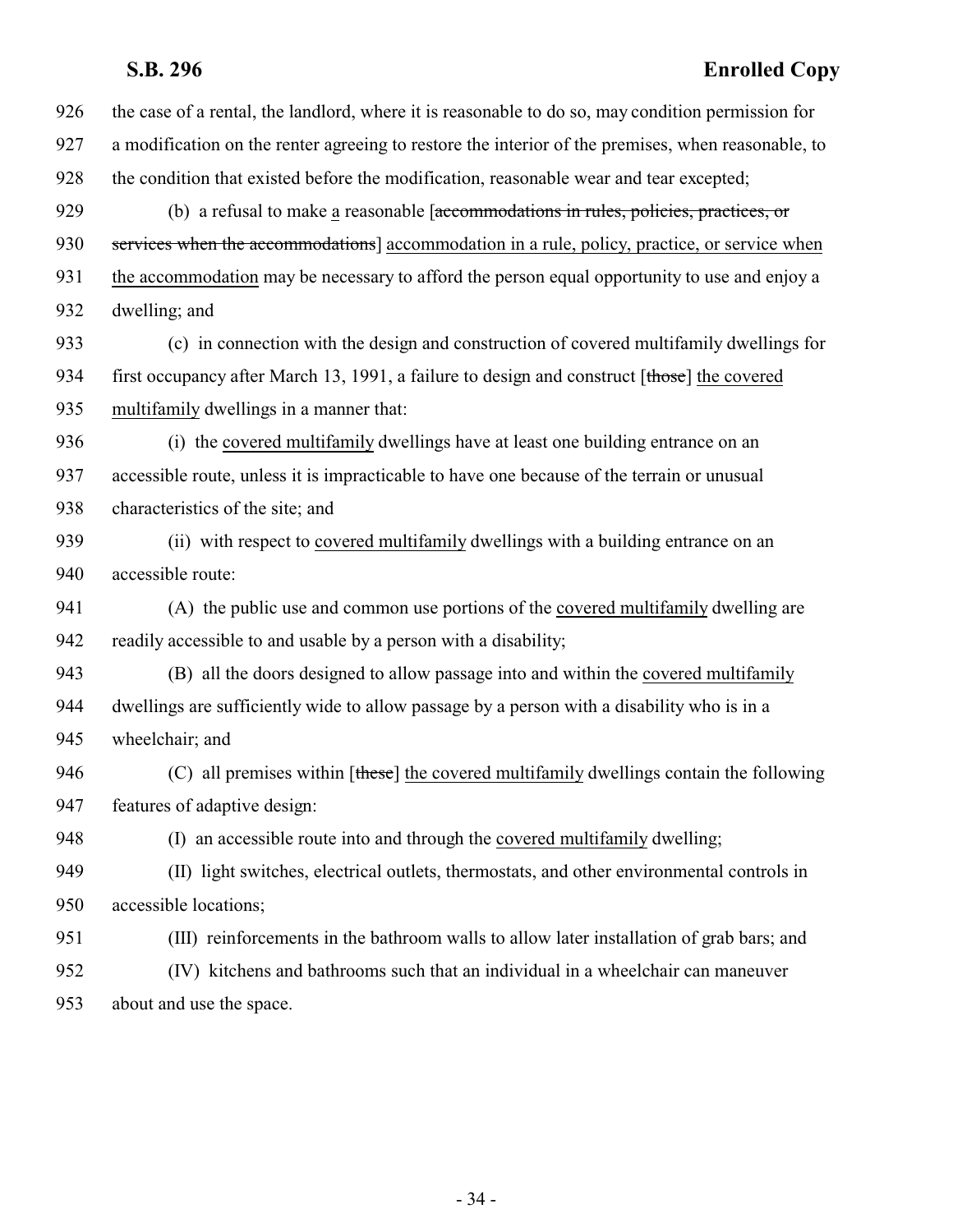<span id="page-34-0"></span>

| 954 | (5) This section also applies to discriminatory housing practices because of race, color,                                         |
|-----|-----------------------------------------------------------------------------------------------------------------------------------|
| 955 | religion, sex, national origin, familial status, source of income, [or] disability, sexual                                        |
| 956 | orientation, or gender identity based upon a person's association with another person.                                            |
| 957 | Section 16. Section 57-21-6 is amended to read:                                                                                   |
| 958 | 57-21-6. Discriminatory housing practices regarding residential real                                                              |
| 959 | estate-related transactions -- Discriminatory housing practices regarding the provisions                                          |
| 960 | of brokerage services.                                                                                                            |
| 961 | (1) (a) It is a discriminatory housing practice for $\left[\frac{any}{n}\right]$ a person whose business                          |
| 962 | includes engaging in residential real estate-related transactions to discriminate against [any] a                                 |
| 963 | person in making available [such] a residential real estate-related transaction, or in the terms or                               |
| 964 | conditions of the residential real estate-related transaction, because of race, color, religion, sex,                             |
| 965 | disability, familial status, source of income, $[\sigma\tau]$ national origin, sexual orientation, or gender                      |
| 966 | identity.                                                                                                                         |
| 967 | (b) Residential real estate-related transactions include:                                                                         |
| 968 | $\left[\frac{a}{\alpha}\right]$ (i) making or purchasing loans or providing other financial assistance:                           |
| 969 | $\left[\left(\overline{t}\right)\right]$ (A) for purchasing, constructing, improving, repairing, or maintaining a dwelling;       |
| 970 | or                                                                                                                                |
| 971 | $\overline{f(i)}$ (B) secured by residential real estate; or                                                                      |
| 972 | $[\phi]$ (ii) selling, brokering, or appraising residential real property.                                                        |
| 973 | (2) It is a discriminatory housing practice to, because of race, color, religion, sex,                                            |
| 974 | disability, familial status, source of income, national origin, sexual orientation, or gender                                     |
| 975 | identity:                                                                                                                         |
| 976 | (a) deny $\lceil \frac{amy}{amy} \rceil$ a person access to, or membership or participation in, $\lceil \frac{amy}{amy} \rceil$ a |
| 977 | multiple-listing service, real estate brokers' organization, or other service, organization, or                                   |
| 978 | facility relating to the business of selling or renting dwellings; or $[to]$                                                      |
| 979 | (b) discriminate against $\left[\frac{any}{n}\right]$ a person in the terms or conditions of access,                              |
| 980 | membership, or participation in the organization, service, or facility [because of race, color,                                   |
| 981 | religion, sex, disability, familial status, source of income, or national origin].                                                |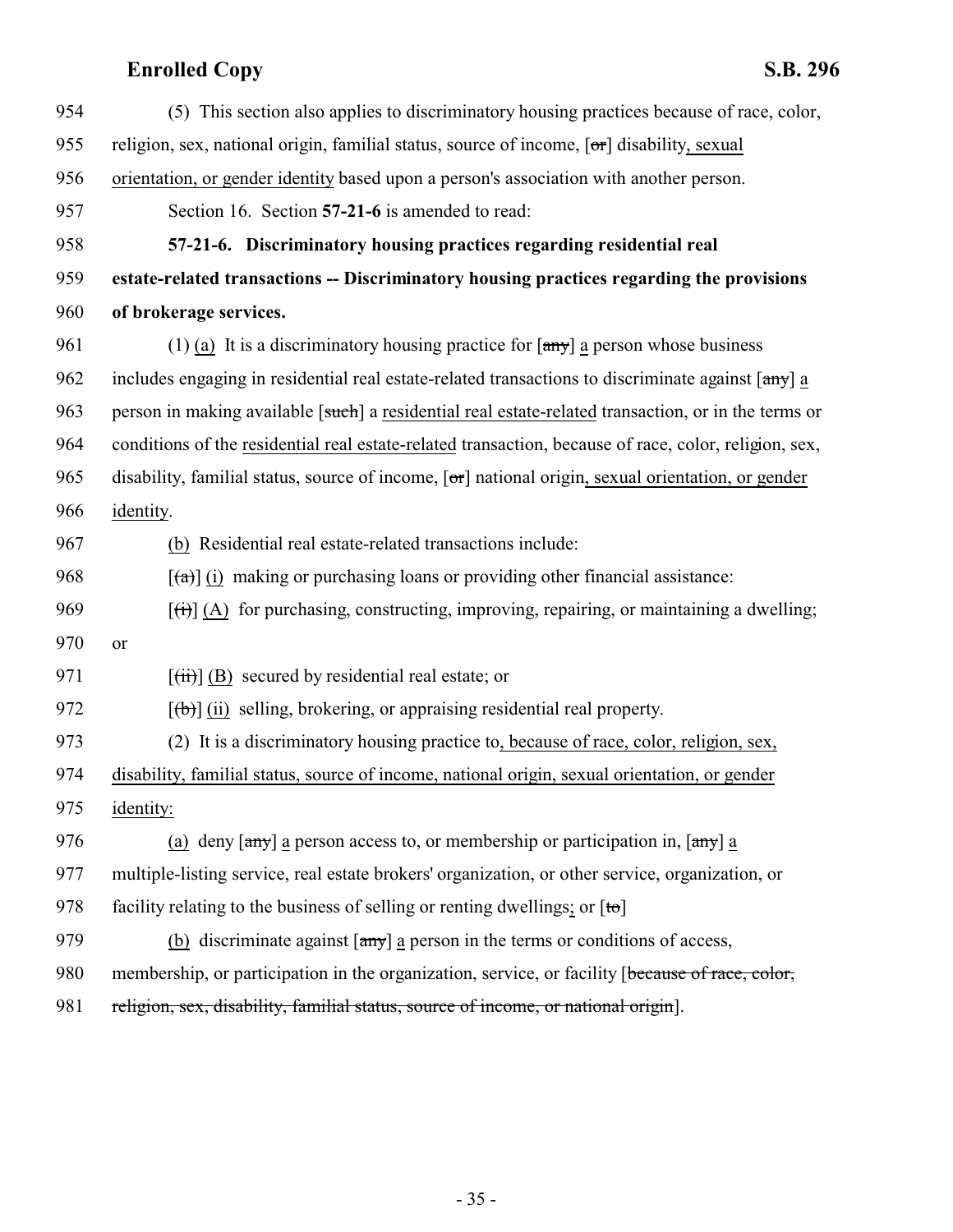<span id="page-35-0"></span>

| 982  | (3) This section also applies to a discriminatory housing $[\text{practices}]$ practice because of                         |
|------|----------------------------------------------------------------------------------------------------------------------------|
| 983  | race, color, religion, sex, national origin, familial status, source of income, $[\sigma r]$ disability,                   |
| 984  | sexual orientation, or gender identity based upon a person's association with another person.                              |
| 985  | Section 17. Section 57-21-7 is amended to read:                                                                            |
| 986  | 57-21-7. Prohibited conduct -- Aiding or abetting in discriminatory actions --                                             |
| 987  | <b>Obstruction of division investigation -- Reprisals.</b>                                                                 |
| 988  | (1) It is a discriminatory housing practice to do any of the following:                                                    |
| 989  | (a) coerce, intimidate, threaten, or interfere with $\left[\frac{any}{any}\right]$ a person:                               |
| 990  | (i) in the exercise or enjoyment of $\lceil \frac{any}{n} \rceil$ a right granted or protected under this chapter;         |
| 991  | (ii) because that person exercised $\lceil \frac{any}{n} \rceil$ a right granted or protected under this chapter;          |
| 992  | <b>or</b>                                                                                                                  |
| 993  | (iii) because that person aided or encouraged any other person in the exercise or                                          |
| 994  | enjoyment of $\lceil \frac{any}{n} \rceil$ a right granted or protected under this chapter;                                |
| 995  | (b) aid, abet, incite, compel, or coerce a person to engage in [any of the practices] a                                    |
| 996  | practice prohibited by this chapter;                                                                                       |
| 997  | (c) attempt to aid, abet, incite, compel, or coerce a person to engage in [any of the                                      |
| 998  | practices] a practice prohibited by this chapter;                                                                          |
| 999  | (d) obstruct or prevent $\lceil \frac{any}{n} \rceil$ a person from complying with this chapter, or any order              |
| 1000 | issued under this chapter;                                                                                                 |
| 1001 | (e) resist, prevent, impede, or interfere with the director or [any division employees or                                  |
| 1002 | representatives] a division employee or representative in the performance of duty under this                               |
| 1003 | chapter; or                                                                                                                |
| 1004 | (f) engage in $\lceil \frac{any}{n} \rceil$ a reprisal against $\lceil \frac{any}{n} \rceil$ a person because that person: |
| 1005 | (i) opposed a practice prohibited under this chapter; or                                                                   |
| 1006 | (ii) filed a complaint, testified, assisted, or participated in any manner in $\lceil \frac{any}{ } \rceil$ an             |
| 1007 | investigation, proceeding, or hearing under this chapter.                                                                  |
| 1008 | (2) This section also applies to discriminatory housing practices because of race, color,                                  |
| 1009 | religion, sex, national origin, familial status, source of income, [or] disability, sexual                                 |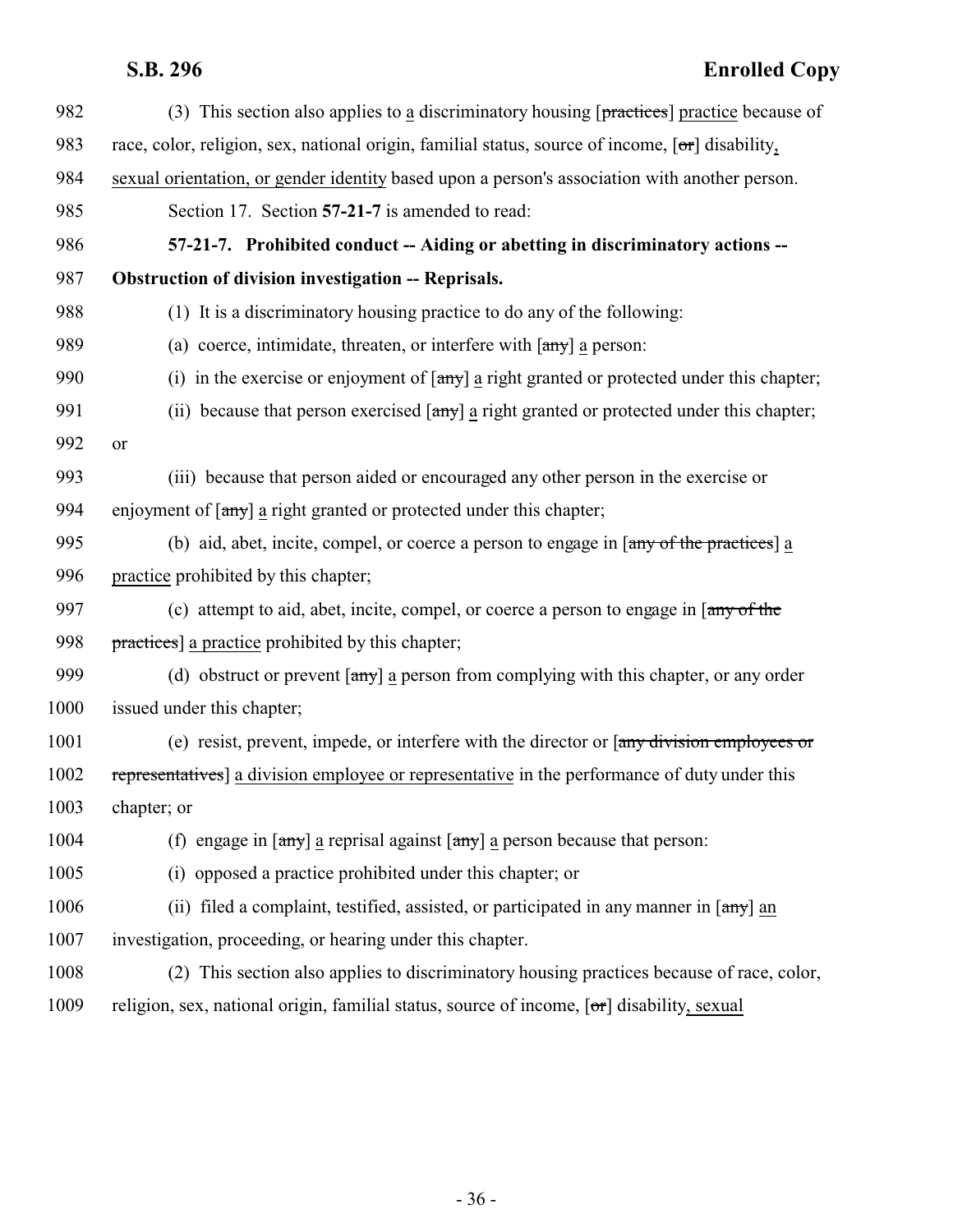orientation, or gender identity based upon a person's association with another person.

<span id="page-36-0"></span>Section 18. Section **57-21-12** is amended to read:

**57-21-12. Other rights of action.**

1013 (1) In addition to the procedure outlined in Subsection  $57-21-9(1)$ , a person aggrieved by a discriminatory housing practice may commence a private civil action in a court of competent jurisdiction within two years after an alleged discriminatory housing practice occurred, within two years after the termination of an alleged discriminatory housing practice, or within two years after a breach of a conciliation agreement. The division shall inform the aggrieved person in writing about this option within 30 days after the aggrieved person files a complaint under Section [57-21-9](http://le.utah.gov/UtahCode/SectionLookup.jsp?section=57-21-9&session=2015GS).

 (2) (a) Except as provided in Subsection (2)(b), the computation of this two-year time period does not include any time during which an administrative proceeding under this chapter was pending with respect to a complaint filed under this chapter.

 (b) The tolling of the two-year time period does not apply to actions arising from a breach of a conciliation agreement.

 (3) An aggrieved person may commence a private civil action even though a complaint has been filed with the division, in which case the division is barred from continuing or commencing any adjudicative proceeding in connection with the same claims under this chapter after:

(a) the beginning of a civil action brought by a complainant or aggrieved person; or

 (b) the parties have reached an agreement in settlement of claims arising from the complaint.

(4) An aggrieved person may not file a private civil action under this section if:

 (a) the division has obtained a conciliation agreement, except for the purpose of enforcing the terms of the conciliation agreement; or

 (b) a formal adjudicative hearing has been commenced under Section [57-21-10](http://le.utah.gov/UtahCode/SectionLookup.jsp?section=57-21-10&session=2015GS) regarding the same complaint.

(5) Upon written application by a person alleging a discriminatory housing practice